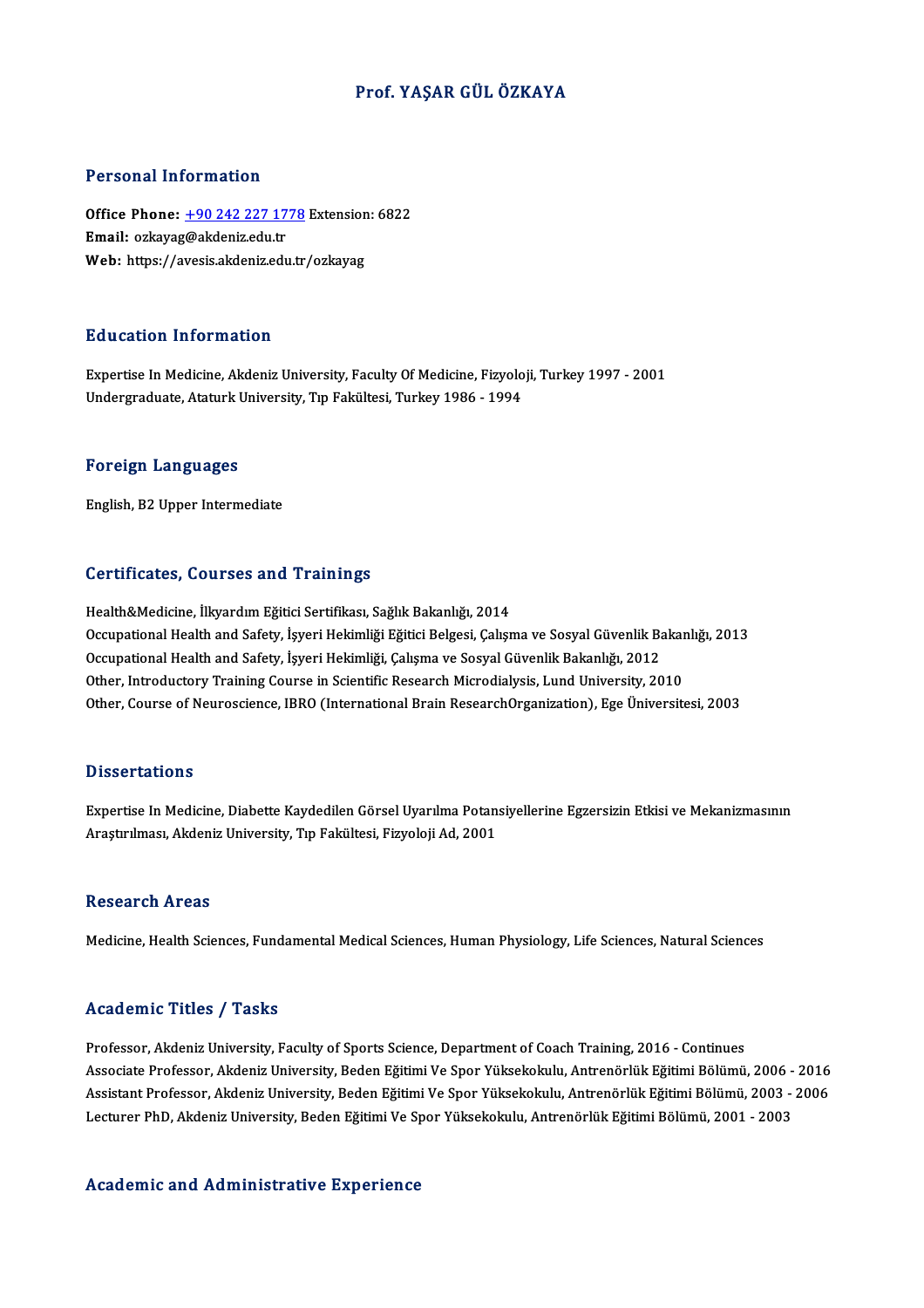Akdeniz University, Beden Eğitimi Ve Spor Yüksekokulu, Antrenörlük Eğitimi, 2009 - 2012<br>Akdeniz University, Beden Eğitimi Ve Spor Yüksekokulu, Antrenörlük Eğitimi, 2009 - 2012 Akdeniz University, Beden Eğitimi Ve Spor Yüksekokulu, Antrenörlük Eğitimi, 2009 - 2012<br>Akdeniz University, Beden Eğitimi Ve Spor Yüksekokulu, Antrenörlük Eğitimi, 2008 - 2012<br>Akdeniz University, Spor Bilimleri Arastrıma V Akdeniz University, Beden Eğitimi Ve Spor Yüksekokulu, Antrenörlük Eğitimi, 2004<br>Akdeniz University, Beden Eğitimi Ve Spor Yüksekokulu, Antrenörlük Eğitimi, 2004<br>Akdeniz University, Spor Bilimleri Araştırma Ve Uygulama Mer Akdeniz University, Beden Eğitimi Ve Spor Yüksekokulu, Antrenörlük Eğitimi, 2008 - 2012<br>Akdeniz University, Spor Bilimleri Araştırma Ve Uygulama Merkezi, 2002 - 2012<br>Akdeniz University, Beden Eğitimi Ve Spor Yüksekokulu, A

### Courses

Courses<br>Spor Yaralanmaları, Undergraduate, 2012 - 2013, 2014 - 2015<br>Sporgu Sağlığı, Undergraduate, 2012, 2012, 2012, 2014, 2015 Sporcu Sağlığı, Undergraduate, 2012 - 2013, 2013 - 2014, 2015 - 2016<br>Hastalıklar ve Egzersiz, Undergraduate, 2015 - 2016 Spor Yaralanmaları, Undergraduate, 2012 - 2013, 20<br>Sporcu Sağlığı, Undergraduate, 2012 - 2013, 2013 - 2<br>Hastalıklar ve Egzersiz, Undergraduate, 2015 - 2016<br>Spor Varalanmalarından Korunma ve Todovi Yöntem Sporcu Sağlığı, Undergraduate, 2012 - 2013, 2013 - 2014, 2015 - 2016<br>Hastalıklar ve Egzersiz, Undergraduate, 2015 - 2016<br>Spor Yaralanmalarından Korunma ve Tedavi Yöntemleri, Postgraduate, 2014 - 2015<br>Firvoloji, Undergradua Hastalıklar ve Egzersiz, Undergraduate, 2015 - 2016<br>Spor Yaralanmalarından Korunma ve Tedavi Yönten<br>Fizyoloji, Undergraduate, 2012 - 2013, 2014 - 2015<br>Spor Yaralanmalarından Korunma Undergraduate Spor Yaralanmalarından Korunma ve Tedavi Yöntemleri, Postgraduate, 2014 -<br>Fizyoloji, Undergraduate, 2012 - 2013, 2014 - 2015<br>Spor Yaralanmalarından Korunma, Undergraduate, 2013 - 2014, 2015 - 2016<br>Fizyoloji, Undergraduate, Fizyoloji, Undergraduate, 2012 - 2013, 2014 - 2015<br>Spor Yaralanmalarından Korunma, Undergraduate, ;<br>Fizyoloji, Undergraduate, 2012 - 2013, 2015 - 2016<br>Fazoreiz ve Doloem Sistemi, Dostorate, 2014, ...2015 Spor Yaralanmalarından Korunma, Undergraduate, 2<br>Fizyoloji, Undergraduate, 2012 - 2013, 2015 - 2016<br>Egzersiz ve Dolaşım Sistemi, Doctorate, 2014 - 2015<br>Spor Bilimlerinde Arestrume ve Uvgulame Telmikleri Fizyoloji, Undergraduate, 2012 - 2013, 2015 - 2016<br>Egzersiz ve Dolașım Sistemi, Doctorate, 2014 - 2015<br>Spor Bilimlerinde Araştırma ve Uygulama Teknikleri 1, Doctorate, 2012 - 2013<br>Egzersiz ve Kas Eizvelejisi, Doctorate, 20 Egzersiz ve Dolașim Sistemi, Doctorate, 2014 - 201!<br>Spor Bilimlerinde Araștirma ve Uygulama Teknikler<br>Egzersiz ve Kas Fizyolojisi, Doctorate, 2013 - 2014<br>Arastuma Praiasi, Underspeduate, 2012, 2012 Spor Bilimlerinde Araştırma ve Uygulama Tekni<br>Egzersiz ve Kas Fizyolojisi, Doctorate, 2013 - 20<br>Araştırma Projesi, Undergraduate, 2012 - 2013<br>Fizyoloji, Undergraduate, 2012 - 2013 Egzersiz ve Kas Fizyolojisi, Doctorate, 2013 - 2014<br>Araştırma Projesi, Undergraduate, 2012 - 2013<br>Fizyoloji, Undergraduate, 2012 - 2013 Spor Fizyolojisi, Postgraduate, 2011 - 2012

### Advising Theses

Advising Theses<br>ÖZKAYA Y. G. , Genç ve orta yaşlı sporcuların ağrı parametrelerinin, sedanter bireylerle karşılaştırılması, Postgraduate,<br>N.HASANI I(Student), 2017 nd vising i nesee<br>ÖZKAYA Y. G. , Genç ve orta<br>N.HASANLI(Student), 2017<br>ÖZKAYA Y. G. Dinancli Blian ÖZKAYA Y. G. , Genç ve orta yaşlı sporcuların ağrı parametrelerinin, sedanter bireylerle karşılaştırılması, Postgraduate,<br>N.HASANLI(Student), 2017<br>ÖZKAYA Y. G. , Dirençli Pliometrik Antrenmanın Sporcularda Fiziksel Perform

N.HASANLI(Student), 2017<br>ÖZKAYA Y. G. , Dirençli Pliometrik Ant<br>Doctorate, Ö.PAMUK(Student), 2017<br>ÖZKAYA Y. C. . Eğim Antronmanlarını ÖZKAYA Y. G. , Dirençli Pliometrik Antrenmanın Sporcularda Fiziksel Performans Ve Ağrı Parametreleri Üzerine Etkisi,<br>Doctorate, Ö.PAMUK(Student), 2017<br>ÖZKAYA Y. G. , Eğim Antrenmanlarının Sprint Performansının Süratte Deva

Doctorate, Ö.PAMUK(Student), 201<br>ÖZKAYA Y. G. , Eğim Antrenmanları<br>Doctorate, İ.Ethem(Student), 2015<br>ÖZKAYA Y. G. - VÜKSEK YAĞ İCEPEN ÖZKAYA Y. G. , Eğim Antrenmanlarının Sprint Performansının Süratte Devamlılık Evresi Üzerine Etkilerinin İn<br>Doctorate, İ.Ethem(Student), 2015<br>ÖZKAYA Y. G. , YÜKSEK YAĞ İÇEREN DİYETE BAĞLI OBEZİTE MODELİ UYGULANAN SIÇANLARD

Doctorate, İ.Ethem(Student), 2015<br>ÖZKAYA Y. G. , YÜKSEK YAĞ İÇEREN DİYETE BAĞLI OBEZİTE MODELİ UYGULANAN SIÇANLARDA EGZERSİZ<br>ANTRENMANININ AĞRI EŞİĞİ VE BETA ENDORFİN DÜZEYLERİNE ETKİSİ, Postgraduate, M.Seyran(Student), 20 ÖZKAYA Y. G. , YÜKSEK YAĞ İÇEREN DİYETE BAĞLI OBEZİTE MODELİ UYGULANAN SIÇANLARDA EGZERSİZ<br>ANTRENMANININ AĞRI EŞİĞİ VE BETA ENDORFİN DÜZEYLERİNE ETKİSİ, Postgraduate, M.Seyran(Student), 2014<br>ÖZKAYA Y. G. , ANTRENMANIN SIÇA ANTRENMANININ AĞRI EŞİĞİ VE BETA ENDORFİN DÜZEYLE<br>ÖZKAYA Y. G. , ANTRENMANIN SIÇANLARDA YÜKLENME VE<br>DEĞERLENDİRİLMESİ, Postgraduate, M.Kılıç(Student), 2009<br>ÖZKAYA Y. C. - SICANI ARDA TÜKETİCI ECZERSİZDEN SONRA ÖZKAYA Y. G. , ANTRENMANIN SIÇANLARDA YÜKLENME VE TOPARLANMA DÖNEMİNDEKİ IL 6 DÜZEYİNE ETKİSİNİN<br>DEĞERLENDİRİLMESİ, Postgraduate, M.Kılıç(Student), 2009<br>ÖZKAYA Y. G. , SIÇANLARDA TÜKETİCİ EGZERSİZDEN SONRA UYGULANAN MELATO

ETKİSİ,Postgraduate,Ö.Özdemir(Student),2006

### **Jury Memberships**

Doctorate, Tez Savunma, Spor Bilimleri Doktora Programı, December, 2015 Doctorate, Jüri Üyesi, Spor Bilimleri Doktora Programı, March, 2015 Post Graduate, YL Tez Savunma Jüri Üyeliği, Beden Eğitimi ve Spor Bilimleri Yüksek Lisans Programı, January, 2014 Doctorate, Jüri Üyesi, Spor Bilimleri Doktora Programı, March, 2015<br>Post Graduate, YL Tez Savunma Jüri Üyeliği, Beden Eğitimi ve Spor Bilimleri Yüksek Lisans Pr<br>Doctorate, Doktora Tez Savunması Jüri Üyeliği, Spor Bilimleri Post Graduate, YL Tez Savunma Jüri Üyeliği, Beden Eğitimi ve Spor Bilimleri Yüksek Lisans Progr<br>Doctorate, Doktora Tez Savunması Jüri Üyeliği, Spor Bilimleri Doktora Programı, June, 2013<br>Doctorate, Doktora Tez Savunması Jü Doctorate, Doktora Tez Savunması Jüri Üyeliği, Spor Bilimleri Doktora Programı, June, 2013<br>Doctorate, Doktora Tez Savunması Jüri Üyeliği, Spor Bilimleri Doktora Programı, January, 20<br>Appointment Academic Staff, Atama Dosya Doctorate, Doktora Tez Savunması Jüri Üyeliği, Spor Bilimleri Doktora Programı, January, 20<br>Appointment Academic Staff, Atama Dosyası Değerlendirmesi, A.Ü. BESYO, November, 2010<br>Appointment Academic Staff, Atama Dosyası De Appointment Academic Staff, Atama Dosyası Değerlendirmesi, A.Ü. BESYO, November, 2010<br>Appointment Academic Staff, Atama Dosyası Değerlendirmesi, A.Ü. BESYO, November, 2010<br>Appointment Academic Staff, Atama Dosyası Değerlen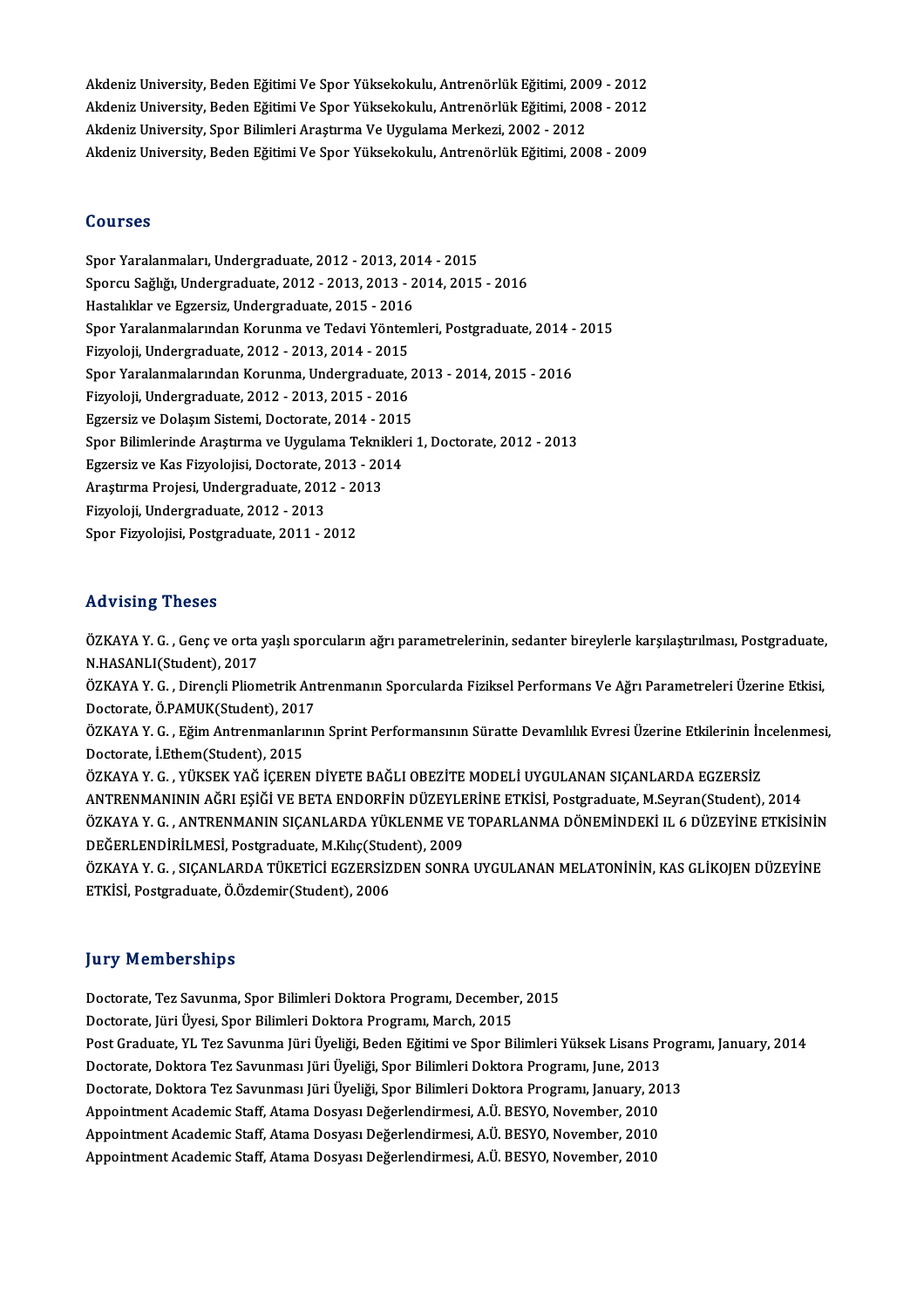### Articles Published in Journals That Entered SCI, SSCI and AHCI Indexes

I. RESISTED PLYOMETRIC EXERCISES INCREASE MUSCLE STRENGTH IN YOUNG BASKETBALL PLAYERS Pamuk O., Hanc E., UÇAR N., Hasanli N., Gundogdu A., ÖZKAYA Y. G. RESISTED PLYOMETRIC EXERCISES INCREASE MUSCLE STRENGTH IN YOUNG BASKETBALL PL.<br>Pamuk O., Hanc E., UÇAR N., Hasanli N., Gundogdu A., ÖZKAYA Y. G.<br>REVISTA BRASILEIRA DE MEDICINA DO ESPORTE, vol.28, no.4, pp.331-336, 2022 (Jo Pamuk O., Hanc E., UÇAR N., Hasanli N., Gundogdu A., ÖZKAYA Y. G.<br>REVISTA BRASILEIRA DE MEDICINA DO ESPORTE, vol.28, no.4, pp.331-336, 2022 (Journal Indexed in SCI)<br>II. Determination of Fatigue Following Maximal Loaded Tre REVISTA BRASILEIRA DE MEDICINA DO ESPORTE, vol.28, no.4, pp.331-336, 2<br>Determination of Fatigue Following Maximal Loaded Treadmill Exert<br>Transform Analysis and MLPNN from MMG-EMG Data Combinations<br>Bikin C. Hinpistan L.E., Determination of Fatigue Following Maximal Loaded Treadmill Exercy<br>Transform Analysis and MLPNN from MMG-EMG Data Combinations<br>Bilgin G., HİNDİSTAN İ. E. , ÖZKAYA Y. G. , Koklukaya E., POLAT Ö., ÇOLAK Ö. H.<br>JOUPNAL OF MEDI Transform Analysis and MLPNN from MMG-EMG Data Combinations<br>Bilgin G., HİNDİSTAN İ. E. , ÖZKAYA Y. G. , Koklukaya E., POLAT Ö., ÇOLAK Ö. H.<br>JOURNAL OF MEDICAL SYSTEMS, vol.39, no.10, 2015 (Journal Indexed in SCI)<br>Fffect of Bilgin G., HİNDİSTAN İ. E. , ÖZKAYA Y. G. , Koklukaya E., POLAT Ö., ÇOLAK Ö. H.<br>JOURNAL OF MEDICAL SYSTEMS, vol.39, no.10, 2015 (Journal Indexed in SCI)<br>III. Effect of exercise intensity on cerebrospinal fluid interleukin-JOURNAL OF MEDICAL SYSTEMS, vol.39, no.10, 2015 (Journal Indexed in SCI)<br>Effect of exercise intensity on cerebrospinal fluid interleukin-6 concernative exercise in rats<br>KILIC M. A., Ulusov O., Cirrik S., HINDISTAN I. E., Ö Effect of exercise intensity on cerebrospinal fluid inter<br>exhaustive exercise in rats<br>KILIÇM.A., Ulusoy O., Cirrik S., HİNDİSTAN İ. E. , ÖZKAYA Y. G.<br>ACTA PHYSIQLOCICA HINCAPICA yol 101 no 1 np 31 31 301 ACTA PHYSIOLOGICA HUNGARICA, vol.101, no.1, pp.21-31, 2014 (Journal Indexed in SCI) KILIÇ M. A. , Ulusoy O., Cirrik S., HİNDİSTAN İ. E. , ÖZKAYA Y. G.<br>ACTA PHYSIOLOGICA HUNGARICA, vol.101, no.1, pp.21-31, 2014 (Journal Indexed in SCI)<br>IV. Effect of exogenous melatonin administration on pain threshold in e ACTA PHYSIOLOGICA HUNGARICA, vo<br>Effect of exogenous melatonin ad<br>induced functional pinealectomy<br>ÖZKAVA M. Cundordu A. Souran M. L Effect of exogenous melatonin administration on pain threshold in exional pinealectomy<br>induced functional pinealectomy<br>ÖZKAYA M., Gundogdu A., Seyran M., HİNDİSTAN İ. E. , Pamuk O., ÖZKAYA Y. G.<br>PIOLOGICAL PUVTUM PESEARCH induced functional pinealectomy<br>ÖZKAYA M., Gundogdu A., Seyran M., HİNDİSTAN İ. E. , Pamuk O., ÖZKAYA Y. G.<br>BIOLOGICAL RHYTHM RESEARCH, vol.45, no.6, pp.849-859, 2014 (Journal Indexed in SCI)<br>Melatonin administration does ÖZKAYA M., Gundogdu A., Seyran M., HİNDİSTAN İ. E. , Pamuk O., ÖZKAYA Y. G.<br>BIOLOGICAL RHYTHM RESEARCH, vol.45, no.6, pp.849-859, 2014 (Journal Indexed in SCI)<br>V. Melatonin administration does not alter muscle glycogen con BIOLOGICAL RHYTHM RESEAR<br>Melatonin administration d<br>exhaustive exercise in rats<br>ÖZDEMIP Ö ÖZDEM S ÖZKAV Melatonin administration does no<br>exhaustive exercise in rats<br>ÖZDEMİR Ö., ÖZDEM S., ÖZKAYA Y. G.<br>EUROPEAN JOUPNAL OF SPOPT SCIEL exhaustive exercise in rats<br>ÖZDEMİR Ö., ÖZDEM S., ÖZKAYA Y. G.<br>EUROPEAN JOURNAL OF SPORT SCIENCE, vol.13, no.2, pp.174-182, 2013 (Journal Indexed in SCI)<br>The Bole of Physical Exercise on Linid Benevidation in Diebetis Comp ÖZDEMİR Ö., ÖZDEM S., ÖZKAYA Y. G.<br>EUROPEAN JOURNAL OF SPORT SCIENCE, vol.13, no.2, pp.174-182, 2013 (Journal Indexe<br>VI. The Role of Physical Exercise on Lipid Peroxidation in Diabetic Complications<br>ÖZKAYA Y. G. EUROPEAN JONE<br>The Role of<br>ÖZKAYA Y. G. LIPID PEROXIDATION, pp.293-314, 2012 (Journal Indexed in SCI) VII. The Effect of Chronic N(G)-Nitro-L-arginine Methyl Ester (L-NAME) Administration on Visual Evoked LIPID PEROXIDATION, pp.293-314, 2012 (Journal Indexed in SCI)<br>The Effect of Chronic N(G)-Nitro-L-arginine Methyl Ester (L-NAME) Adm<br>Potentials and Oxidative Stress in Streptozotocin Induced Diabetic Rats<br>ÖZKAVA V.C., Hesis The Effect of Chronic N(G)-Nitro-L-arginine Methyl Est<br>Potentials and Oxidative Stress in Streptozotocin Induc<br>ÖZKAYA Y. G., Hacioglu G., Kucukatay V., Yargicoglu P., Agar A.<br>JOUPNAL OF NEUPOLOCICAL SCIENCES TURKISH vel 39 ÖZKAYA Y. G. , Hacioglu G., Kucukatay V., Yargicoglu P., Agar A.<br>JOURNAL OF NEUROLOGICAL SCIENCES-TURKISH, vol.28, no.2, pp.132-141, 2011 (Journal Indexed in SCI) ÖZKAYA Y. G. , Hacioglu G., Kucukatay V., Yargicoglu P., Agar A.<br>JOURNAL OF NEUROLOGICAL SCIENCES-TURKISH, vol.28, no.2, pp.132-141, 2011 (Journal Indexed in SCI)<br>VIII. Effect of vitamin e supplementation with exercise on JOURNAL OF NEUROLOGICA<br>Effect of vitamin e supple<br>capacity in older people<br>CETINE TOBE C. SobinG Effect of vitamin e supplementation with exercise on cog.<br>capacity in older people<br>CETİN E., Top E. C. , Sahin G., ÖZKAYA Y. G. , Aydin H., Toraman F.<br>JOUPMAL OF NUTPLTION HEALTH & ACINC vol 14, no 9, nn 762. capacity in older people<br>ÇETİN E., Top E. C. , Sahin G., ÖZKAYA Y. G. , Aydin H., Toraman F.<br>JOURNAL OF NUTRITION HEALTH & AGING, vol.14, no.9, pp.763-769, 2010 (Journal Indexed in SCI) CETIN E., Top E. C., Sahin G., ÖZKAYA Y. G., Aydin H., Toraman F.<br>JOURNAL OF NUTRITION HEALTH & AGING, vol.14, no.9, pp.763-769, 2010 (Journal Indexe<br>IX. Vitamin E and aerobic exercise: effects on physical performance in o JOURNAL OF NUTRITION HEALTH & AGING, vol.14, no.9, pp.763-769, 2010 (Journal Vitamin E and aerobic exercise: effects on physical performance in old Nalbant O., TOKTAŞ N., Toraman N. F. , Ogus C., Aydin H., KAÇAR C., ÖZKAYA Vitamin E and aerobic exercise: effects on physical performance in older adults<br>Nalbant O., TOKTAŞ N., Toraman N. F. , Ogus C., Aydin H., KAÇAR C., ÖZKAYA Y. G.<br>AGING CLINICAL AND EXPERIMENTAL RESEARCH, vol.21, no.2, pp.11 Nalbant O., TOKTAŞ N., Toraman N. F., Ogus C., Aydin H., KAÇAR C., ÖZKAYA Y. G.<br>AGING CLINICAL AND EXPERIMENTAL RESEARCH, vol.21, no.2, pp.111-121, 2009 (Journal Indexed in St.<br>X. The effect of diabetes mellitus on active AGING CLINICAL AND EXPERIMENTAL RESEARCH, vol.21,<br>The effect of diabetes mellitus on active avoidance<br>Kucukatay V., Hacioglu G., Ozkaya G., Agar A., Yargicoglu P.<br>MEDICAL SCIENCE MONITOP, vol.15, no.2, 2000 (Journal I The effect of diabetes mellitus on active avoidance learning in ra<br>Kucukatay V., Hacioglu G., Ozkaya G., Agar A., Yargicoglu P.<br>MEDICAL SCIENCE MONITOR, vol.15, no.3, 2009 (Journal Indexed in SCI)<br>Exensise improves vieual Kucukatay V., Hacioglu G., Ozkaya G., Agar A., Yargicoglu P.<br>MEDICAL SCIENCE MONITOR, vol.15, no.3, 2009 (Journal Indexed in SCI)<br>XI. Exercise improves visual deficits tested by visual evoked potentials in streptozotoc MEDICAL SCIE<br>Exercise imp<br>diabetic rats<br>Osskup Y C OezkayaY.G. ,AgarA.,HaciogluG.,YargicogluP. diabetic rats<br>Oezkaya Y. G. , Agar A., Hacioglu G., Yargicoglu P.<br>TOHOKU JOURNAL OF EXPERIMENTAL MEDICINE, vol.213, no.4, pp.313-321, 2007 (Journal Indexed in SCI)<br>Spectral analysis of ees in normal and sulfite exidese def Oezkaya Y. G. , Agar A., Hacioglu G., Yargicoglu P.<br>TOHOKU JOURNAL OF EXPERIMENTAL MEDICINE, vol.213, no.4, pp.313-321, 2007 (Journal Indexed in SCI)<br>XII. Spectral analysis of eeg in normal and sulfite oxidase deficient ra TOHOKU JOURNAL OF EXPERIMENTAL MEDICINE, vol.213, no.4, pp.313-<br>Spectral analysis of eeg in normal and sulfite oxidase deficient i<br>Ozkaya Y. G. , Kucukatay V., Savcioglu F., Agar A., Yargicoglu P., Onal M. Z.<br>INTERNATIONAL Spectral analysis of eeg in normal and sulfite oxidase deficient rats under sulfite administration<br>Ozkaya Y. G. , Kucukatay V., Savcioglu F., Agar A., Yargicoglu P., Onal M. Z.<br>INTERNATIONAL JOURNAL OF NEUROSCIENCE, vol.11 Ozkaya Y. G., Kucukatay V., Savcioglu F., Agar A., Yargicoglu P., Onal M. Z.<br>INTERNATIONAL JOURNAL OF NEUROSCIENCE, vol.116, no.11, pp.1359-1373, 2006 (Journal Indexe<br>XIII. Exercise-induced oxidative stress leads hemolysis INTERNATIONAL JOURNAL OF NEUROSCIENCE, vol.116, no.11, pp.1359-1373, 2006 (Journal Indexed in SCI)<br>Exercise-induced oxidative stress leads hemolysis in sedentary but not trained humans<br>Senturk U., Gunduz F., Kuru O., Kocer Exercise-induced oxidative stress leads hemolysis in sedentary but not trained hum<br>Senturk U., Gunduz F., Kuru O., Kocer G., Ozkaya Y., Yesilkaya A., Bor-Kucukatay M., Uyuklu M., Ya<br>JOURNAL OF APPLIED PHYSIOLOGY, vol.99, n Senturk U., Gunduz F., Kuru O., Kocer G., Ozkaya Y., Yesilkaya A., Bor-Kucukatay M<br>JOURNAL OF APPLIED PHYSIOLOGY, vol.99, no.4, pp.1434-1441, 2005 (Journal In<br>XIV. Effect of strength and endurance training on cognition in JOURNAL OF APPLIED PHYSIOLOGY, vol.99, no.4, pp.1434-1441, 2005 (Journal Indexed in SCI)<br>Effect of strength and endurance training on cognition in older people<br>Ozkaya G., Aydin H., Toraman N., Kizilay F., Ozdemir O., Cetin

JOURNAL OF SPORTS SCIENCE AND MEDICINE, vol.4, no.3, pp.300-313, 2005 (Journal Indexed in SCI)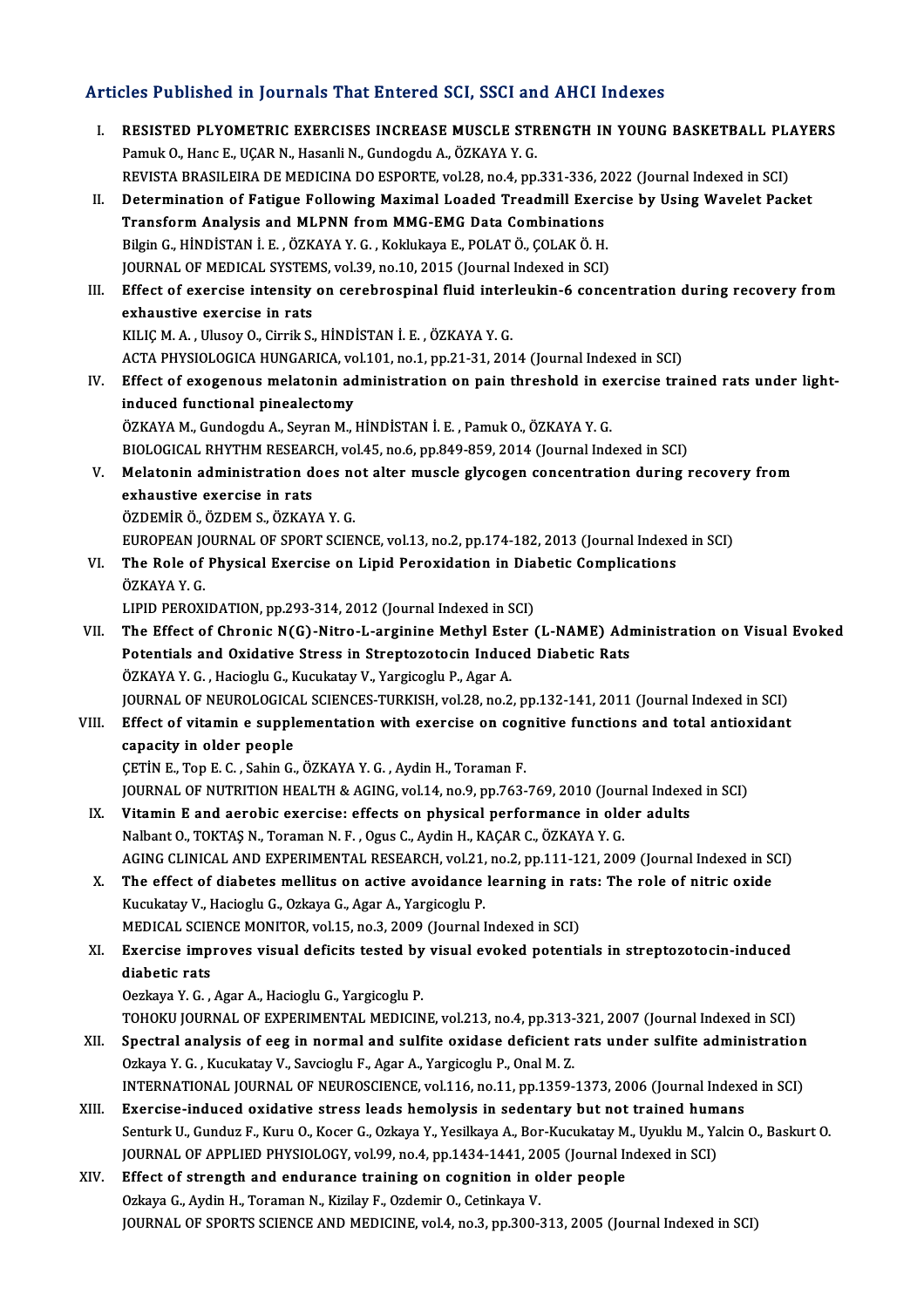| XV.    | The effects of environmental light-dark changes on experimental mild traumatic brain injury          |
|--------|------------------------------------------------------------------------------------------------------|
|        | Ucar T., ÖZKAYA Y. G., Demir N., GÜRER İ. E., Akyuz M., Onal M.                                      |
|        | ACTA NEUROLOGICA SCANDINAVICA, vol.112, no.3, pp.163-172, 2005 (Journal Indexed in SCI)              |
| XVI.   | Effect of L-arginine on age-related changes in macrophage phagocytic activity                        |
|        | Izgut-Uysal V. N., Ozkaya Y. G., Ozdemir S., Yargicoglu P., Agar A.                                  |
|        | IMMUNOLOGICAL INVESTIGATIONS, vol.33, no.3, pp.287-293, 2004 (Journal Indexed in SCI)                |
| XVII.  | Training induced alterations of visual evoked potentials are not related to body temperature         |
|        | Ozkaya Y. G., Agar A., Hacioglu G., Yargicoglu P., Abidin I., Senturk U.                             |
|        | INTERNATIONAL JOURNAL OF SPORTS MEDICINE, vol.24, no.5, pp.359-362, 2003 (Journal Indexed in SCI)    |
| XVIII. | The effect of different hypertension models on active avoidance learning                             |
|        | Hacioglu G., Agar A., Ozkaya G., Yargicoglu P., Gumuslu S.                                           |
|        | BRAIN AND COGNITION, vol.52, no.2, pp.216-222, 2003 (Journal Indexed in SCI)                         |
| XIX.   | The effect of vitamin E on stress-induced changes in visual evoked potentials (VEPs) in rats exposed |
|        | to different experimental stress models                                                              |
|        | Yargicoglu P., Yaras N., Agar A., Gumuslu S., Bilmen S., Ozkaya G.                                   |
|        | ACTA OPHTHALMOLOGICA SCANDINAVICA, vol.81, no.2, pp.181-187, 2003 (Journal Indexed in SCI)           |
| XX.    | The effect of different hypertension models on visual evoked potentials                              |
|        | Hacioglu G., Agar A., Ozkaya G., Yargicoglu P., Gumuslu S.                                           |
|        | INTERNATIONAL JOURNAL OF NEUROSCIENCE, vol.112, no.11, pp.1321-1335, 2002 (Journal Indexed in SCI)   |
| XXI.   | The effect of exercise on brain antioxidant status of diabetic rats                                  |
|        | Ozkaya Y. G., Agar A., Yargicoglu P., Hacıoğlu G., Bilmen-Sarikcioglu S., Ozen I., Alıcıgüzel Y.     |
|        | DIABETES & METABOLISM, vol.28, no.5, pp.377-384, 2002 (Journal Indexed in SCI)                       |
| XXII.  | Red blood cell rheological properties in various rat hypertension models                             |
|        | Hacioglu G., Yalcin O., Bor-Kucukatay M., ÖZKAYA Y. G., Baskurt O.                                   |
|        | CLINICAL HEMORHEOLOGY AND MICROCIRCULATION, vol.26, no.1, pp.27-32, 2002 (Journal Indexed in SCI)    |
|        |                                                                                                      |

### Articles Published in Other Journals

- rticles Published in Other Journals<br>I. Determination of Fatigue as Assessed by Mechanomyogram and Electromyogram Following Maximal<br>Loaded Francise in Evensiae Trained Man Loaded Exercise in Exercise as Assessed by I<br>Loaded Exercise in Exercise Trained Men<br>PUCING HINDISTANIE OZEANA V.G. KÖV Determination of Fatigue as Assessed by Mechanomyogram and Electro:<br>Loaded Exercise in Exercise Trained Men<br>BİLGİN G., HİNDİSTAN İ. E. , ÖZKAYA Y. G. , KÖKLÜKAYA E., POLAT Ö., ÇOLAK Ö. H.<br>International Journal of Computer Loaded Exercise in Exercise Trained Men<br>BİLGİN G., HİNDİSTAN İ. E. , ÖZKAYA Y. G. , KÖKLÜKAYA E., POLAT Ö., ÇOLAK Ö. H.<br>International Journal of Computer and Electrical Engineering, no.7, pp.305-315, 2015 (Refereed Journal BİLGİN G., HİNDİSTAN İ. E. , ÖZKAYA Y. G. , KÖKLÜKAYA E., POLAT Ö., ÇOLAK Ö. H.<br>International Journal of Computer and Electrical Engineering, no.7, pp.305-315, 20<br>Institutions) International Journal of Computer and Electrical Engineering, no.7, pp.305-315, 2015 (Refereed Journals of Institutions)<br>II. Effect of sport massage on pressure pain threshold and tolerance in athletes under eccentric<br>Suca
- Institution<br>Effect of<br>exercise<br>KAPTAN Effect of sport massage on pressure pain threshold and tolerance in athlet<br>exercise<br>KAPTAN A. S. , UĞURLU S. B. , PAMUK Ö., ÖZDEMİR Ö., HİNDİSTAN İ. E. , ÖZKAYA Y. G.<br>International journal of Science Culture and Sport vol

exercise<br>KAPTAN A. S. , UĞURLU S. B. , PAMUK Ö., ÖZDEMİR Ö., HİNDİSTAN İ. E. , ÖZKAYA Y. G.<br>International journal of Science Culture and Sport, vol.2, no.2, pp.136-146, 2014 (Other Refereed National<br>Journals) KAPTAN A. S., UĞURLU S. B., PAMUK Ö., ÖZDEMİR Ö., HİNDİSTAN İ. E., ÖZKAYA Y. G. International journal of Science Culture and Sport, vol.2, no.2, pp.136-146, 2014 (Other Refereed National<br>Journals)<br>III. Effect of transcutaneous electromyostimulation on pressure pain threshold and tolerance in athletes<br>

- Journals)<br>Effect of transcutaneous<br>under eccentric exercise<br>Ö7KAVA V C Effect of tra<br>under eccen<br>ÖZKAYA Y. G.<br>International
	-

under eccentric exercise<br>ÖZKAYA Y. G.<br>International Journal of Science Culture and Sport, vol.101, pp.147-158, 2014 (Refereed Journals of Other ÖZKAYA Y. G<br>International<br>Institutions)<br>The Effect ( International Journal of Science Culture and Sport, vol.101, pp.147-158, 2014 (Refereed Journals of Other<br>Institutions)<br>IV. The Effect Of Simultaneously Performed Cognitive Task And Physical Exercise On Pressure Pain<br>Thres

Institutions)<br>The Effect Of Simultaneously Perform<br>Threshold And Tolerance In Athletes<br>CÜNDOČDU A ÖZDEMİR Ö RAMIK Ö Hİ The Effect Of Simultaneously Performed Cognitive Task And Pl<br>Threshold And Tolerance In Athletes<br>GÜNDOĞDU A., ÖZDEMİR Ö., PAMUK Ö., HİNDİSTAN İ. E. , ÖZKAYA Y. G.<br>International Journal of Science Gulture and Sport, val 101

Threshold And Tolerance In Athletes<br>GÜNDOĞDU A., ÖZDEMİR Ö., PAMUK Ö., HİNDİSTAN İ. E. , ÖZKAYA Y. G.<br>International Journal of Science Culture and Sport, vol.101, no.Özel sayı, pp.159-169, 2014 (Refereed Journals of<br>Other GÜNDOĞDU A., ÖZI<br>International Journ<br>Other Institutions)<br>Effect of transcut International Journal of Science Culture and Sport, vol.101, no.Özel sayı, pp.159-169, 2014 (Refereed Journals of<br>Other Institutions)<br>V. Effect of transcutaneous electromyostimulation on pressure pain thresholdand toleranc

Other Institutions)<br>V. Effect of transcutaneous electromyostimulation on pressure pain thresholdand tolerance in athletes<br>under eccentric exercise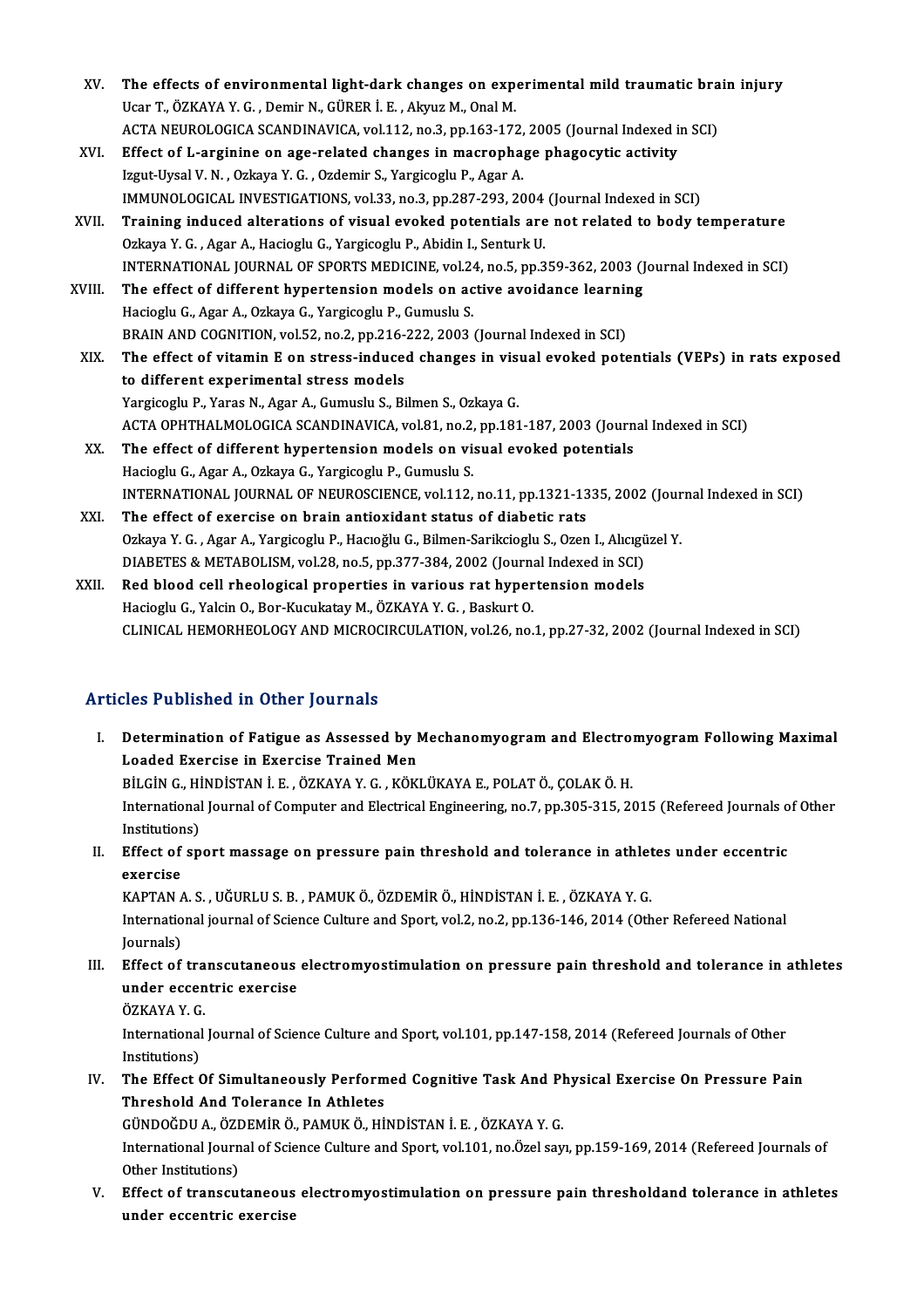Uğurlu S. B. , Kaplan A. S. , Pamuk Ö., Özdemir Ö., Hindistan İ. E. , Özkaya Y. G.<br>International Jaurnal of Science Gulture and Sport, val 101 no SI(3), pp 147 International Journal of Science Culture and Sport, vol.101, no.SI(2), pp.147-158, 2014 (Refereed Journals of Other<br>Institutions) Uğurlu S. B. ,<br>International<br>Institutions)

### Books&Book Chapters

ooks & Book Chapters<br>I. The Role of Physical Exercise on Lipid Peroxidation in Diabetic Complications<br>ÖZKAVA Y.C E & DOOR<br>The Role of<br>ÖZKAYA Y. G.<br>in: UnidPeres The Role of Physical Exercise on Lipid Peroxidation in Diabetic<br>ÖZKAYA Y. G.<br>in: LipidPeroxidation., Catala A, Editor, Intech, Rijeka, pp.293-314, 2012

# in: LipidPeroxidation., Catala A, Editor, Intech, Rijeka, pp.293-314, 2012<br>Refereed Congress / Symposium Publications in Proceedings

- efereed Congress / Symposium Publications in Proceedings<br>I. The effect of dual task on pain threshold, pain tolerance, self efficacy and pain coping strategies in The effer<br>The effer<br>ÖZVAVA N The effect o<br>athletes.<br>ÖZKAYA Y. G. athletes.<br>ÖZKAYA Y. G.<br>4th World Conference on Psychology, Counseling and Guidance,, İstanbul, Turkey, pp.118<br>Red bleed sell rheelesisel neremetere in veriewe ret bynertensier medele
	-
- ÖZKAYA Y. G.<br>4th World Conference on Psychology, Counseling and Guidance,, İstanbul, Turkey, pp<br>II. Red blood cell rheological parameters in various rat hypertension models.<br>ÖZKAYA V. C 4th World Co<br>Red blood c<br>ÖZKAYA Y. G.<br>International Red blood cell rheological parameters in various rat hypertension models.<br>ÖZKAYA Y. G.<br>International Conference on Biorheologyand School ForYoungScientists, Bulgaria, pp.18<br>Effects of Environmentall isht Dark Changes on Ex

ÖZKAYA Y. G.<br>International Conference on Biorheologyand School ForYoungScientists, Bulgaria, pp.18<br>III. Effects of EnvironmentalLight-Dark Changes on ExperimentalMildTraumatic Brain Injury.<br>ÖZKAYA V. C International<br>Effects of En<br>ÖZKAYA Y. G.<br><sup>Oth EMN</sup> Con Effects of EnvironmentalLight-Da<br>ÖZKAYA Y. G.<br>9th EMN Congress, Romania, pp.100<br>Theoffect of moderate and strep:

ÖZKAYA Y. G.<br>9th EMN Congress, Romania, pp.100<br>IV. Theeffect of moderate and strenuous training on plasma and cerebrospinal fluid IL-6 concentrations<br>during recovery from exhaustive exercise in rats 9th EMN Congress, Romania, pp.100<br>Theeffect of moderate and strenuous training on<br>during recovery from exhaustive exercise in rats.<br>ÖZKAVA V.C Theeffect of<br>during reco<br>ÖZKAYA Y. G.<br>International during recovery from exhaustive exercise in rats.<br>ÖZKAYA Y. G.<br>International Society of Exercise and Immunology (ISEI)9th Symposium of Exercise Immunology, Germany, pp.106

ÖZKAYA Y. G.<br>International Society of Exercise and Immunology (ISEI)9th Symposium of Exerc<br>V. Effects of diabetes and training on PON activity and lipid peroxidation.<br>ÖZKAYA V. G. International<br>Effects of di<br>ÖZKAYA Y. G.<br><sup>9th Mosting o</sup> Effects of diabetes and training on PON activity and lipid peroxic<br>ÖZKAYA Y. G.<br>8th Meeting of the Balkan ClinicalLaboratoryFederation, Romania, pp.20<br>Identification of high performance iude athletes

8th Meeting of the Balkan ClinicalLaboratoryFederation, Romania, pp.20

- ÖZKAYA Y. G.<br>8th Meeting of the Balkan ClinicalLaboratoryFederation,<br>VI. Identification of high performance judo athletes<br>MELEKOĞLU T., ÖZKAYA Y. G., BAİKEEV R., NAZİPOVA I. Identification of high performance judo athletes<br>MELEKOĞLU T., ÖZKAYA Y. G. , BAİKEEV R., NAZİPOVA I.<br>MALZEMELER 9. ULUSLARARASI BİLİMSEL VE PRATİK KONFERANS, Cheboksary, Russia, 14 November 2019,<br>vol.1. pp.115-119 MELEKOĞLU T., Ö.<br>MALZEMELER 9. l<br>vol.1, pp.115-118<br>The Pole of The MALZEMELER 9. ULUSLARARASI BILIMSEL VE PRATIK KONFERANS, Cheboksary, Russia, 14 November 2019,<br>vol.1, pp.115-118<br>VII. The Role of The Heart Rate Variability on The Effects of Ischaemic Preconditioning on Triathlon<br>Performa
- vol.1, pp.115-118<br>The Role of The Heart Ra<br>Performance In Athletes<br>CivAP YAVUZ S. ÖZKAVA V The Role of The Heart Rate Variability on The Effects of Ischaemic Preconditioning on Triathlon<br>Performance In Athletes<br>CİVAR YAVUZ S., ÖZKAYA Y. G. , AKTOP A., ÇETİN ÖZDOĞAN E., Sarı M. Z. , Gençtürk B., Gündoğdu A., Topa

Performance In Athletes<br>CİVAR YAVUZ S., ÖZKAYA Y. G. , AKTOP A., ÇETİN ÖZDOĞAN E., Sarı M. Z. , Gençtürk B., Gündoğdu A., Topal D., Altın<br>S., Oğul B. CİVAR YAVUZ S., ÖZKAYA Y. G. , AKTOP A., ÇETİN ÖZDOĞAN E., Sarı M. Z. , Gençtürk B., Gündoğdu A., Topal D., Altım<br>S., Oğul B.<br>16 th International Sport Sciences Congress, Antalya, Turkey, 31 October - 03 November 2018, vol

# S., Oğul B.<br>16 th International Sport Sciences Congress, Antalya, Turkey, 31 October - 03 November 2018, vol.1, pp.207-2<br>20 VIII. The Role of The Heart Rate Variability on The Effects of Ischaemic Preconditioning on Tr 16 th International Sport Sci<br>The Role of The Heart Ra<br>Performance In Athletes<br>CivAP VAVUZ S. ÖZKAVA V The Role of The Heart Rate Variability on The Effects of Ischaemic Preconditioning on Triathlon<br>Performance In Athletes<br>CİVAR YAVUZ S., ÖZKAYA Y. G. , AKTOP A., ÇETİN ÖZDOĞAN E., Sarı M. Z. , Gençtürk B., Gündoğdu A., Topa

Performa<br>CİVAR YA<br>S., Oğul B.<br>16 th Inte CİVAR YAVUZ S., ÖZKAYA Y. G. , AKTOP A., ÇETİN ÖZDOĞAN E., Sarı M. Z. , Gençtürk B., Gündoğdu A., Topal D., Altı<br>S., Oğul B.<br>16 th International Sport Sciences Congress, Antalya, Turkey, 31 October - 03 November 2018, vol.

## S., Oğul B.<br>16 th International Sport Sciences Congress, Antalya, Turkey, 31 October - 03 November 2018, vol.1, pp.207-208<br>IX. EFFECT OF DIFFERENT TRAINING METHODS ON HORIZONTALFORCE-VELOCITY-POWER PROFILE OF 16 th International Sport Sci<br>EFFECT OF DIFFERENT T<br>100 M SPRINT RUNNING<br>CETIN ÖZDOČAN E LUNDIST EFFECT OF DIFFERENT TRAINING METHODS<br>100 M SPRINT RUNNING<br>ÇETİN ÖZDOĞAN E., HİNDİSTAN İ. E. , ÖZKAYA Y. G.<br>111 HSLARARSLO, RİYOMEKANİK KONCRESİ 10, 22 100 M SPRINT RUNNING<br>ÇETİN ÖZDOĞAN E., HİNDİSTAN İ. E. , ÖZKAYA Y. G.<br>ULUSLARARSI 9. BİYOMEKANİK KONGRESİ, 19 - 22 September 2018<br>Effect of Exensise Training en Nesisentiye Bespense and & ex

CETIN ÖZDOĞAN E., HINDISTAN İ. E. , ÖZKAYA Y. G.<br>ULUSLARARSI 9. BIYOMEKANIK KONGRESI, 19 - 22 September 2018<br>X. Effect of Exercise Training on Nociceptive Response and ß-endorphin Concentrations in Rats Under<br>Hypertonic Sa ULUSLARARSI 9. BİYOMEKANİK KONGR<br>Effect of Exercise Training on Noci<br>Hypertonic Saline- induced Myalgia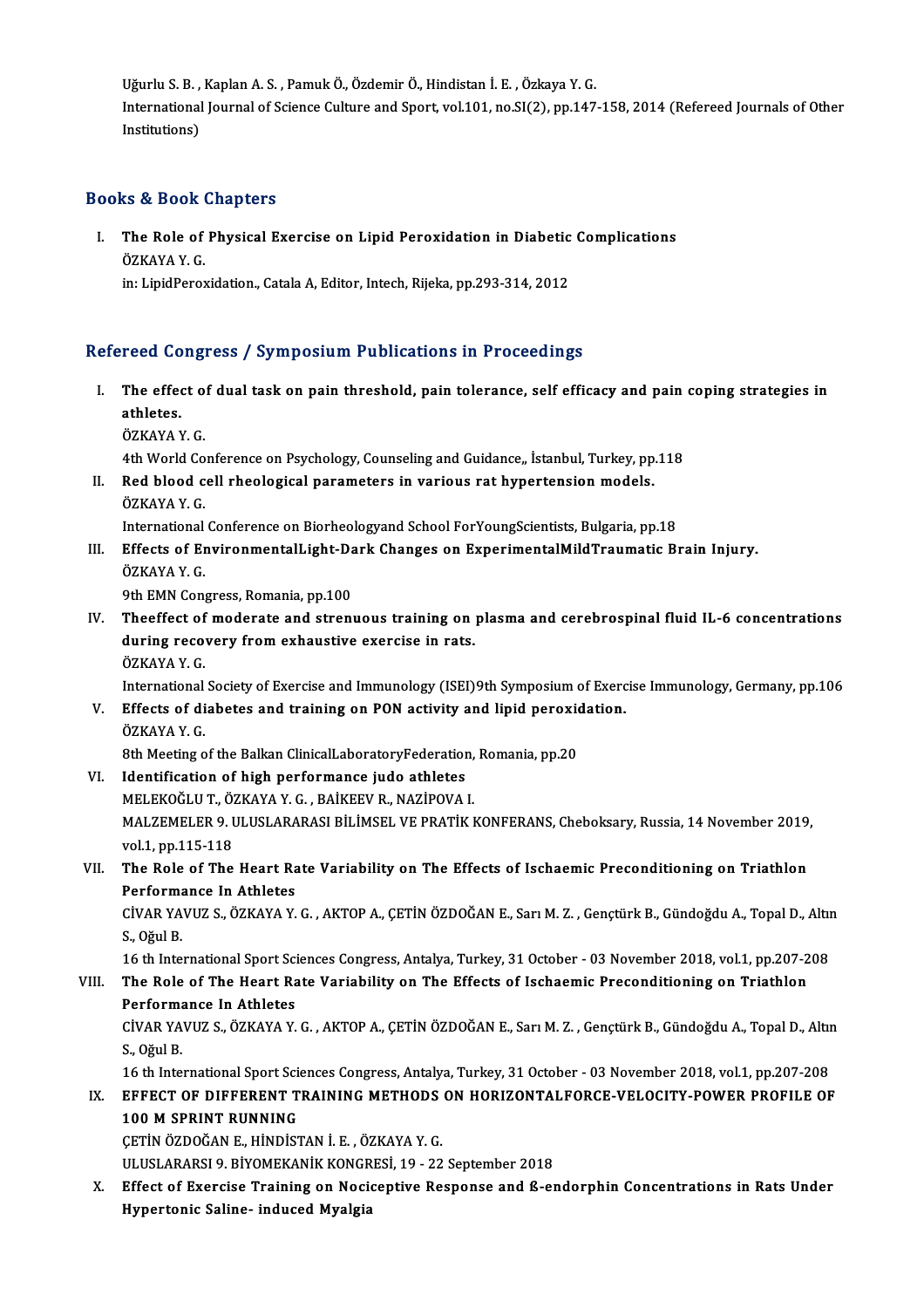ÖZKAYAY.G. ,GÜNDOĞDUA.,SeyranM.,ÖZDEMİRÖ.

ÖZKAYA Y. G. , GÜNDOĞDU A., Seyran M., ÖZDEMİR Ö.<br>Turkish Society of Physiological Sciences 43rd National Physiology Congress, 07 – 10 September 2017, Pamukkale<br>University Congress Contar, Danizli (Turkay), Danizli Turkay ÖZKAYA Y. G. , GÜNDOĞDU A., Seyran M., ÖZDEMİR Ö.<br>Turkish Society of Physiological Sciences 43rd National Physiology Congress, 07 – 10 September 2017, P<br>University, Congress Center, Denizli (Turkey), Denizli, Turkey, 7 - 1 Turkish Society of Physiological Sciences 43rd National Physiology Congress, 07 – 10 September 2017, Pamukka<br>University, Congress Center, Denizli (Turkey), Denizli, Turkey, 7 - 10 September 2017, vol.221, pp.98-99<br>XI. Effe

- University, Congress Center, Denizli (Turkey), Denizli, Turkey, 7 10 September 2017, vol.221, pp.98-99<br>Effect of Melatonin on Nociceptive Response and ß-endorphin Concentration in Hypertonic<br>Induced Myalgia in Rats: An I Effect of Melatonin on Nociceptive Respons<br>Induced Myalgia in Rats: An In Vivo Microdi<br>Özkaya Y. G., Gündoğdu A., Seyran M., Özdemir Ö.<br>Turkich Sosiaty of Physiologisal Ssianses 43rd Na I<mark>nduced Myalgia in Rats: An In Vivo Microdialysis Study</mark><br>Özkaya Y. G. , Gündoğdu A., Seyran M., Özdemir Ö.<br>Turkish Society of Physiological Sciences 43rd National Physiology Congress, 07 – 10 September 2017, Pamukkale<br>Uni Özkaya Y. G. , Gündoğdu A., Seyran M., Özdemir Ö.<br>Turkish Society of Physiological Sciences 43rd National Physiology Congress, 07 – 10 September 2017, vol.<br>University, Congress Center, Denizli, Denizli, Turkey, 7 - 10 Sept Turkish Society of Physiological Sciences 43rd National Physiology Congress, 07 – 10 September 2017, Pamukkale<br>University, Congress Center, Denizli, Denizli, Turkey, 7 - 10 September 2017, vol.221, pp.39-40<br>XII. Effect of
- University, Congress Center, Denizli, Den<br>Effect of Exercise Training on Nocic<br>Hypertonic Saline- induced Myalgia<br>ÖZKAVA V.C., CUNDOCDU A, Seyran M Effect of Exercise Training on Nociceptive Resp<br>Hypertonic Saline- induced Myalgia<br>ÖZKAYA Y. G. , GUNDOGDU A., Seyran M., ÖZDEMİR Ö.<br>Turkish Sosisty of Physiological Sciences 42rd Nation. Hypertonic Saline- induced Myalgia<br>ÖZKAYA Y. G. , GUNDOGDU A., Seyran M., ÖZDEMİR Ö.<br>Turkish Society of Physiological Sciences 43rd National Physiology Congress, Pamukkale, Denizli, Turkey, 7 - 09<br>August 2017, vol.221, pp. ÖZKAYA Y G , GUNDOGDU A , Seyran M , ÖZDEMİR Ö Turkish Society of Physiological Sciences 43rd National Physiology Congress, Pamukkale, Denizli, Turkey, 7 - 09<br>August 2017, vol.221, pp.98-99<br>XIII. The Effect of Whole Body Vibration Exercise as a Warm-up Procedure on Pai
- August 2017, vol.221, pp.98-99<br>The Effect of Whole Body Vibration Exercise as a Warm-up Procedure on Pain Threshold, Hear<br>and Blood Pressure Values at Rest, and Following Acute Exercise in Recreationally Active Men<br>ÖZKAVA The Effect of Whole Body Vibration Exercise as a Warm-up Procedure on Pain Thresho<br>and Blood Pressure Values at Rest, and Following Acute Exercise in Recreationally Acti<br>ÖZKAYA Y. G. , Özçelik M. A. , TOKTAŞ N., Türk A., E and Blood Pressure Values at Rest, and Following Acute Exercise in Recreationally Active Men<br>ÖZKAYA Y. G. , Özçelik M. A. , TOKTAŞ N., Türk A., Eraslan A., Akyol Tunç S., SEFEROĞLU F., AKTOP A.<br>13th Annual International Co ÖZKAYA Y. G., Özçelik M. A., TOKTAŞ N., Türk A., Eraslan A., Akyol Tunç S., SEFEROĞLU F., AKTOP A. 13th Annual International Conference on Kinesiology & Exercise Sciences, At<br>25<br>XIV. Effect of different training methods on 100 m sprint performances<br>CETIN E HINDISTAN LE ÖZVAVA Y C

## 25<br>Effect of different training methods<br>ÇETİN E., HİNDİSTAN İ. E. , ÖZKAYA Y. G.<br>22nd Annual Congress of the European ÇETİN E, HİNDİSTAN İ. E., ÖZKAYA Y. G.

22nd Annual Congress of the European College of Sport Science(ECSS), Essen, Germany, 5 - 08 July 2017, pp.532-<br>533 22nd Annual Congress of the European College of Sport Science (ECSS), Essen, Germany, 5 - 08 July 2017, pp.5.<br>533<br>XV. The Effect of The Resistance Plyometric Tranining on Physical Performance in Basketball Players<br>RAMILY Ö

533<br>The Effect of The Resistance Plyometric Tranining on Physical Performance in Basketball Player:<br>PAMUK Ö., GÖK K., DÖĞER E. N. , ÇOLAK Ö. H. , BİLGİN G., ÇOLAK N., HASANLI N., GÜNDOĞDU A., ÖZKAYA Y. G.<br>4th International The Effect of The Resistance Plyometric Tranining on Physical Performanc<br>PAMUK Ö., GÖK K., DÖĞER E. N. , ÇOLAK Ö. H. , BİLGİN G., ÇOLAK N., HASANLI N., GÜ!<br>4th International Sport Sciences ISSTR'4, Burdur, Turkey, 21 - 23 PAMUK Ö., GÖK K., DÖĞER E. N. , ÇOLAK Ö. H. , BİLGİN G., ÇOLAK N., HASANLI N., GÜNDOĞDU A., ÖZKAYA Y. G.<br>4th International Sport Sciences ISSTR'4, Burdur, Turkey, 21 - 23 April 2017, pp.49<br>XVI. The Effect Of Resistant 4th International Sport Sciences ISSTR'4, Burdur, Turkey, 21 - 23 April 2017, pp.49

# The Effect Of Resistant Pliometric Training On Isokinetic Muscle Strength in Adolescent Male<br>Basketball Players<br>PAMUK Ö., HASANLI N., ÖZKAYA Y. G. , GÖK K., DÖĞER E. N. , ÇOLAK Ö. H. , GÜNDOĞDU A., HANCI E., BİLGİN G.,<br>COL

Basketba<br>PAMUK Ö.<br>ÇOLAK N. PAMUK Ö., HASANLI N., ÖZKAYA Y. G. , GÖK K., DÖĞER E. N. , ÇOLAK Ö. H. , GÜNDOĞDU A., HANCI E.,<br>ÇOLAK N.<br>15th International Sport Sciences SBK'17, Antalya, Turkey, 15 - 18 November 2016, pp.1341-1342<br>The effect of exencise

COLAK N.<br>15th International Sport Sciences SBK'17, Antalya, Turkey, 15 - 18 November 2016, pp.1341-1342<br>XVII. The effect of exercise training on pain threshold, plasma and anterior cingulate cortex beta 15th International Sport Sciences SBK'17, Antalya, Turkey, 15 - 18 November 2016, pp.1341-1342<br>The effect of exercise training on pain threshold, plasma and anterior cingulate cortex beta<br>endorphin concentrations in rats u The effect o<br>endorphin c<br>ÖZKAYA Y. G.<br>1<sup>2nd Internat</sup> endorphin concentrations in rats under high fat diet-induced obesity: a microdialysis s<br>ÖZKAYA Y. G.<br>13rd International Congress of Sport Sciences, Konya, Turkey, 7 - 09 November 2014, pp.247-248<br>Effect of sport massage on

# ÖZKAYA Y. G.<br>13rd International Congress of Sport Sciences, Konya, Turkey, 7 - 09 November 2014, pp.247-248<br>XVIII. Effect of sport massage on pressure pain threshold and tolerance in athletes under eccentric 13rd International Congress of Sport Sciences, Konya, Turkey, 7 - 09 November 2014, pp.247-248<br>Effect of sport massage on pressure pain threshold and tolerance in athletes under ec<br>exercise<br>Kaplan A. S. , Uğurlu S. B. , Pa Effect of sport massage on pressure pain threshold and tolerance :<br>exercise<br>Kaplan A. S. , Uğurlu S. B. , Pamuk Ö., Özdemir Ö., Hindistan İ. E. , Özkaya Y. G.<br>1st International Sport Science Tourism and Becreation Student

exercise<br>Kaplan A. S. , Uğurlu S. B. , Pamuk Ö., Özdemir Ö., Hindistan İ. E. , Özkaya Y. G.<br>1st International Sport Science Tourism and Recreation-Student Congress, Antalya, Turkey, 21 - 23 May 2014,<br>nn 155 Kaplan<br>1st Inte<br>pp.155<br>The off 1st International Sport Science Tourism and Recreation-Student Congress, Antalya, Turkey, 21 - 23 May 201<br>pp.155<br>XIX. The effect of simultaneously performed cognitive task and physical exercise on pressure pain<br>threshold a

# pp.155<br>The effect of simultaneously perfor<br>threshold and tolerance in athletes<br>Sündoğdu A. Özdemir Ö. Bamuk Ö. Hind The effect of simultaneously performed cognitive task a<br>threshold and tolerance in athletes<br>Gündoğdu A., Özdemir Ö., Pamuk Ö., Hindistan İ. E. , Özkaya Y. G.<br>1st International Sport Science Tourism and Becreation Student

threshold and tolerance in athletes<br>Gündoğdu A., Özdemir Ö., Pamuk Ö., Hindistan İ. E. , Özkaya Y. G.<br>1st International Sport Science Tourism and Recreation-Student Congress, Antalya, Turkey, 21 - 23 May 2014,<br>pp.154 Gündoğdu A., Özdemir Ö., Pamuk Ö., Hindistan İ. E., Özkaya Y. G. 1st International Sport Science Tourism and Recreation-Student Congress, Antalya, Turkey, 21 - 2<br>pp.154<br>XX. Effect of electromyostimulation on pressure pain threshold and tolerance in athletes<br>Ilğurlu S. B. Kaplan A. S. Ba

pp.154<br>Effect of electromyostimulation on pressure pain threshold and tol<br>Uğurlu S. B. , Kaplan A. S. , Pamuk Ö., Özdemir Ö., Hindistan İ. E. , Özkaya Y. G.<br>1st International Sport Science Tourism and Becreation Student Co 1st International Sport Science Tourism and Recreation-Student Congress, Antalya, Turkey, 21 - 23 May 2014, pp.170 Uğurlu S. B., Kaplan A. S., Pamuk Ö., Özdemir Ö., Hindistan İ. E., Özkaya Y. G. 1st International Sport Science Tourism and Recreation-Student Congress, Antalya, Turkey, 21 - 23 May 2014,<br>pp.170<br>XXI. Hipertonik sodyum klorüre bağlı myalji modeli uygulanan antrene sıçanlarda melatoninin ağrı eşiği

pp.170<br>Hipertonik so<br>üzerine etkisi<br>özvaya v c Hipertonik :<br>üzerine etki<br>ÖZKAYA Y. G.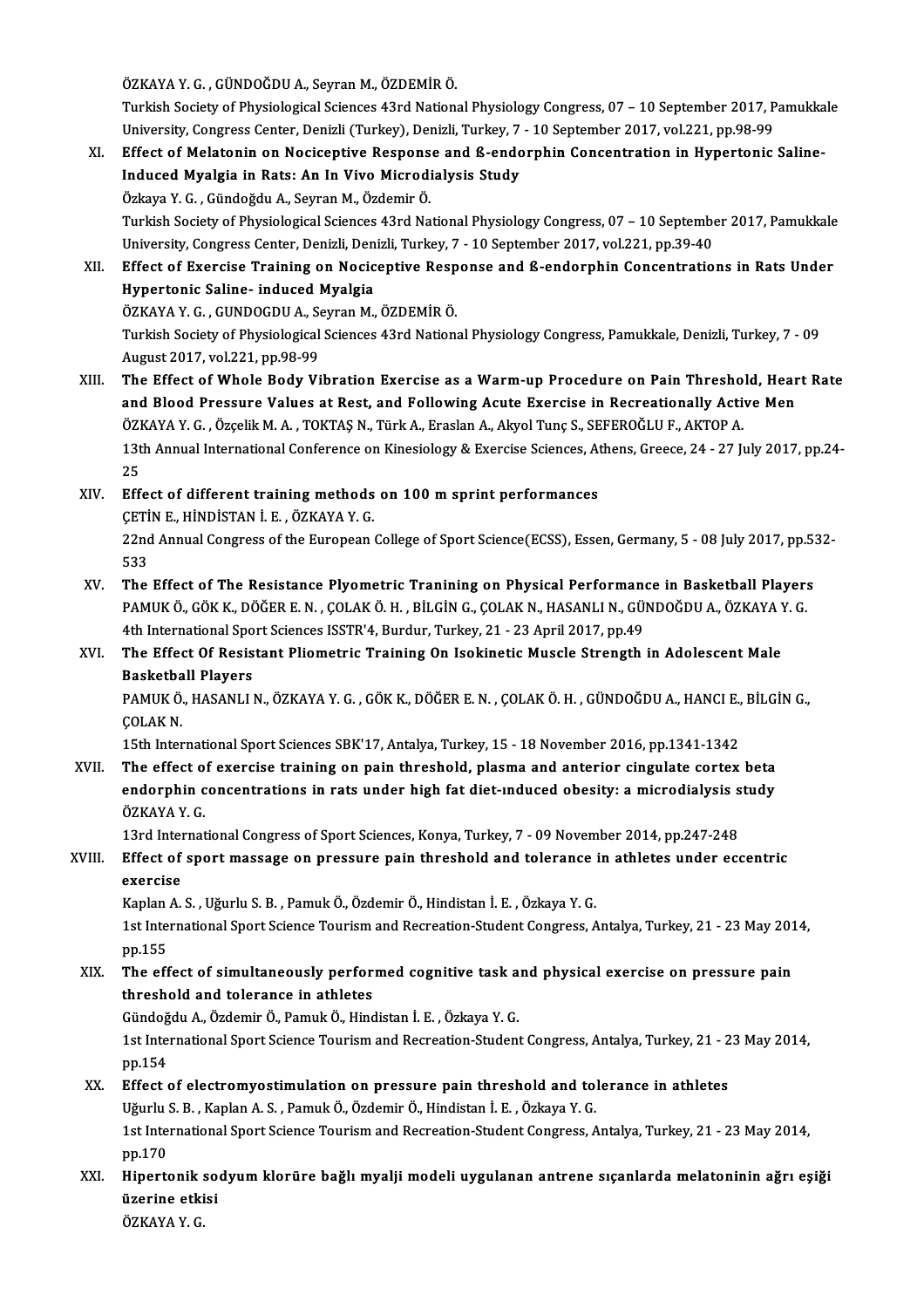|               | 11. Ulusal Sinirbilim Kongresi, İzmir, Turkey, 28 April - 01 May 2013, vol.30, pp.95                                      |
|---------------|---------------------------------------------------------------------------------------------------------------------------|
| XXII.         | Elit dansçılarda uygulana ikili görevin denge, koordinasyon ve reaksiyon süresine etkisi                                  |
|               | Özçelik M. A., TOKTAŞ TORUN N., Öner F., Mutlu P., Özkaya Y. G.                                                           |
|               | 12. Uluslararası Spor Bilimleri Kongresi, Denizli, Turkey, 12 - 14 December 2012, pp.219                                  |
| XXIII.        | Elit sporcularda maksimal yüklenme ile birlikte uygulanan bilişsel görevin denge, koordinasyon ve                         |
|               | reaksiyon süresine etkisi.                                                                                                |
|               | ÖZKAYA Y.G.                                                                                                               |
| XXIV.         | 12. Uluslararası Spor Bilimleri Kongresi, Denizli, Turkey, 12 - 14 December 2012, pp.1219                                 |
|               | Yüksek yağ içeren diyete bağlı obezite modeli uygulanan sıçanlarda egzersiz antrenmanının                                 |
|               | nosiseptif yanıt üzerine etkisi<br>ÖZKAYA Y G                                                                             |
|               | 38. Ulusal Fizyoloji Kongresi, Trabzon, Turkey, 25 - 29 September 2012, pp.194                                            |
| XXV.          | Sıçanlarda egzersize bağlı hipoaljezi üzerine histamin h3 reseptör blokörü thioperamidin etkisi                           |
|               | ÖZKAYA Y G                                                                                                                |
|               | 38. Ulusal Fizyoloji Kongresi, Trabzon, Turkey, 25 - 29 September 2012, pp.195                                            |
| XXVI.         | Theeffect of six months walking exercise and vitamin E supplementation on event-related potentials                        |
|               | in older people                                                                                                           |
|               | ÖZKAYA Y. G., TORAMAN F., Aydın Güngör H., ÖZDEMİR Ö., Nalbant Ö.                                                         |
|               | SAN 2011 (Society of AppliedNeuroscience) Meeting, Selanik, Greece, 5 May - 05 August 2011, pp.107                        |
| <b>XXVII</b>  | Nociceptionbeforeandafterexercise in trained rats under light-induced functional pinealectomy.                            |
|               | ÖZKAYA Y.G.                                                                                                               |
|               | Turkish-FEPS PhysiologyCongress, İstanbul, Turkey, 9 March - 09 July 2011                                                 |
| XXVIII.       | How skeletal muscles adapt to exercise?                                                                                   |
|               | ÖZKAYA Y.G.<br>6th International Nutrition and Dietetics Congress, Antalya, Turkey, 2 - 06 April 2008, pp.5               |
| XXIX.         | Sıçanlarda Tüketici Egzersizden Sonra Uygulanan Melatoninin Kas Glikojen Düzeyine Etkisi                                  |
|               | ÖZDEMİR Ö., TERCAN E., ÖZDEM S., ÖZKAYA Y. G.                                                                             |
|               | 4. ULUSLARARASI AKDENİZ SPOR BİLİMLERİ KONGRESİ, Antalya, Turkey, 9 - 11 November 2007, pp.5                              |
| XXX.          | The Effect of melatonin administration on muscle glycogen levels after recovery period in rats.                           |
|               | H07008.                                                                                                                   |
|               | ÖZDEMİR Ö., AĞYAR E., ÖZDEM S., ÖZKAYA Y. G.                                                                              |
|               | I International mediterranean sport sciences Congress., Antalya, Turkey, 9 - 11 November 2007, pp.7008                    |
| XXXI.         | The Effect of melatonin administration on muscle glycogen levels after recovery period in rats.                           |
|               | H07008.                                                                                                                   |
|               | ÖZDEMİR Ö., AĞYAR E., ÖZDEM S., ÖZKAYA Y. G.                                                                              |
|               | I International mediterranean sport sciences Congress., Antalya, Turkey, 9 - 11 November 2007, pp.7008                    |
| XXXII.        | Sıçanlarda Tüketici Egzersizden Sonra Uygulanan Melatoninin Kas Glikojen Düzeyine Etkisi.                                 |
|               | ÖZKAYA Y.G.<br>4. Uluslararası Akdeniz Spor Bilimleri Kongresi., Antalya, Turkey, 11 September - 11 November 2007, pp.123 |
| <b>XXXIII</b> | Sıçanlarda yapılan deneysel ılımlı kafa travması modelinde karanlık ve melatonin uygulamasının                            |
|               | kantitatif EEG analizi ile değerlendirilmesi                                                                              |
|               | ÖZKAYA Y.G., UÇAR T., Önal M.Z.                                                                                           |
|               | 6. Ulusal Sinirbilimleri Kongresi, Karabük, Turkey, 9 - 13 April 2007, pp.7                                               |
| XXXIV.        | Egzersiz yapan yaşlı bireylerde altı aylık E vitamini kullanımının fiziksel ve bilişsel performansa                       |
|               | etkisi                                                                                                                    |
|               | ÖZKAYA Y. G., KAÇAR C., ÖZDEMİR Ö., Toraman F., Aydın Güngör H., Nalbant Ö.                                               |
|               | 32. Ulusal Fizyoloji Kongresi, Denizli, Turkey, 18 - 22 September 2006, pp.198                                            |
| XXXV.         | Geçici Fokal Serebral İskemi Modelinde Hipotermik Tedavi                                                                  |
|               | ÜNAL A., Önal M. Z., ÖZKAYA Y. G.                                                                                         |
|               | 40. Ulusal nöroloji kongresi 2004, Antalya, Turkey, 29 September - 03 October 2004, pp.242                                |
| XXXVI.        | Geçici Fokal Serebral İskemi Modelinde Hipotermik Tedavi                                                                  |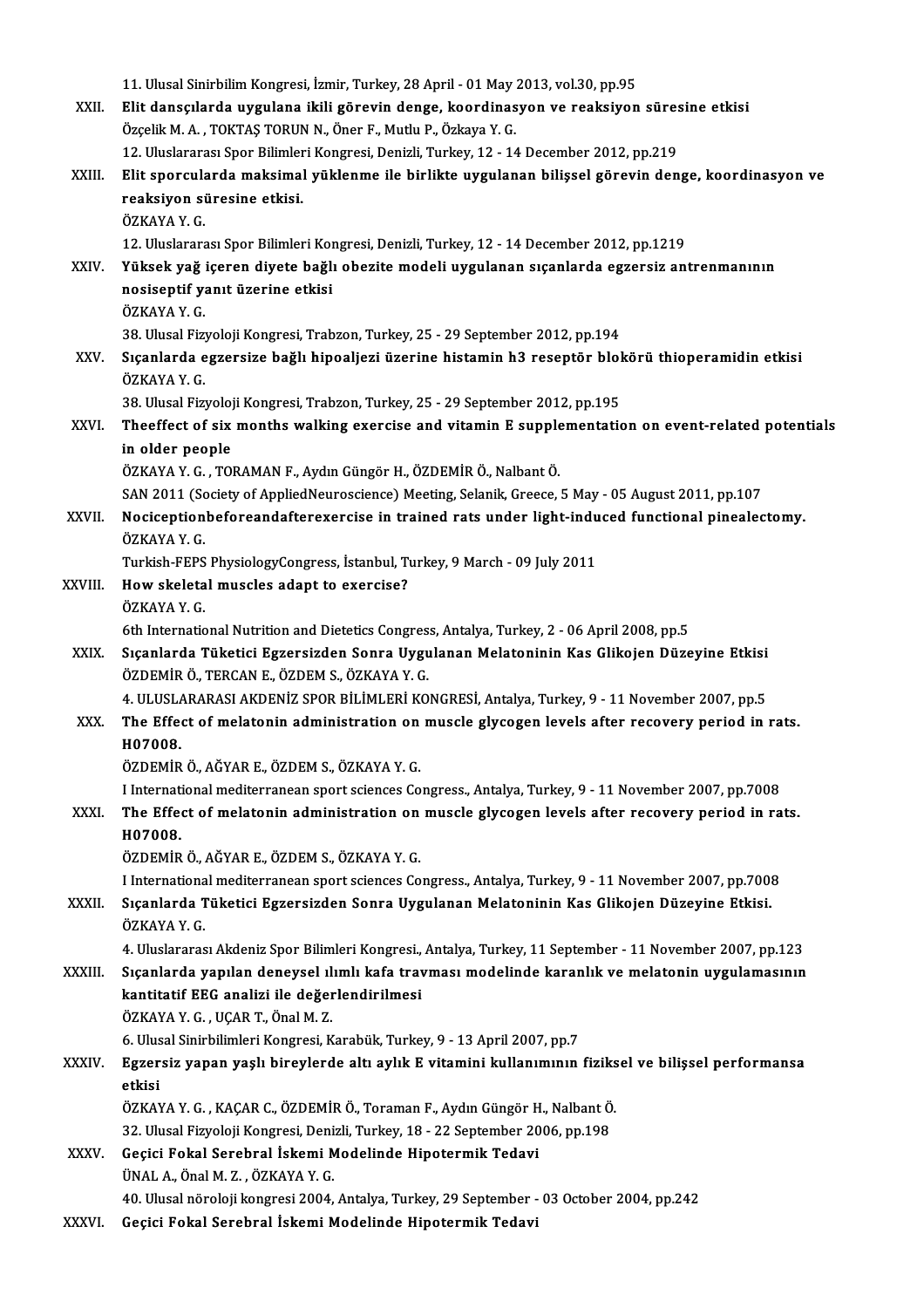ÜNALA.,ÖnalM.Z. ,ÖZKAYAY.G.

ÜNAL A., Önal M. Z. , ÖZKAYA Y. G.<br>40. Ulusal nöroloji kongresi 2004, Antalya, Turkey, 29 September - 03 October 2004, pp.242<br>Modifiya danavaal mild haad iniuuy modali.

XXXVII. Modifiye deneysel mild head injury modeli<br>ÖZKAYA Y. G. . Onal M. Z. . UCAR T.

40. Ulusal nöroloji kongresi 2004,<br>Modifiye deneysel mild head in<br>ÖZKAYA Y. G. , Onal M. Z. , UÇAR T.<br>Türk Nörosinurii Donnaği 17. Bilim

Türk Nöroşirurji Derneği 17. Bilimsel Kongresi, Antalya, Turkey, 22 - 26 May 2004, pp.111

- XXXVIII. Yaşlı Bireylerde İki Farklı Antrenman Programının Beden Kompozisyonuna Etkisi Türk Nöroşirurji Derneği 17. Bilimsel Kongresi, Antalya, Turkey, 22 - 26 May 2004, pp.111<br>Yaşlı Bireylerde İki Farklı Antrenman Programının Beden Kompozisyonuna Etkisi<br>TORAMAN F., Özkaya Y. G. , Şahin G., AYÇEMAN N., ÖZDEM Yaşlı Bireylerde İki Farklı Antrenman Programının Beden Kompozisyonuna Etkisi<br>TORAMAN F., Özkaya Y. G. , Şahin G., AYÇEMAN N., ÖZDEMİR Ö., ÇETİNKAYA V., Ağlamış B., Top C.,<br>19. Ulusal Fiziksel Tıp ve Rehabilitasyon Kongres 19. Ulusal Fiziksel Tıp ve Rehabilitasyon Kongresi, Antalya, Turkey, 4 - 08 November 2003, pp.45<br>XXXIX. Yaşlı Bireylerde İki Farklı Antrenman Programının Beden Kompozisyonuna Etkisi
	- 19. Ulusal Fiziksel Tıp ve Rehabilitasyon Kongresi, Antalya, Turkey, 4 08 November 2003, pp.45<br>Yaşlı Bireylerde İki Farklı Antrenman Programının Beden Kompozisyonuna Etkisi<br>TORAMAN F., Özkaya Y. G. , Şahin G., AYÇEMAN N. Yaşlı Bireylerde İki Farklı Antrenman Programının Beden Kompozisyonuna Etkisi<br>TORAMAN F., Özkaya Y. G. , Şahin G., AYÇEMAN N., ÖZDEMİR Ö., ÇETİNKAYA V., Ağlamış B., Top C.,<br>19. Ulusal Fiziksel Tıp ve Rehabilitasyon Kongres 19. Ulusal Fiziksel Tıp ve Rehabilitasyon Kongresi, Antalya, Turkey, 4 - 08 November 2003, pp.45<br>XL. Yaşlı Bireylerde İki Farklı Antrenman Programının Beden Kompozisyonuna Etkisi
		- TORAMANF.,ÖzkayaY.G. ,ŞahinG.,AYÇEMANN.,ÖZDEMİRÖ.,ÇETİNKAYAV.,AğlamışB.,TopC.,ERMANA. Yaşlı Bireylerde İki Farklı Antrenman Programının Beden Kompozisyonuna Etkisi<br>TORAMAN F., Özkaya Y. G. , Şahin G., AYÇEMAN N., ÖZDEMİR Ö., ÇETİNKAYA V., Ağlamış B., Top C.,<br>19. Ulusal Fiziksel Tıp ve Rehabilitasyon Kongres TORAMAN F., Özkaya Y. G., Şahin G., AYÇEMAN N., ÖZDEMİR Ö., ÇETİNKAYA V., Ağlamış B., Top C., ERMAN A.<br>19. Ulusal Fiziksel Tıp ve Rehabilitasyon Kongresi, Antalya, Turkey, 4 - 08 November 2003, pp.45<br>XLI. Deneysel ılımlı k
		- 19. Ulusal Fiziksel Tıp ve Rehabilitasyon Kongresi, Antalya, Turke<br>Deneysel ılımlı kafa travması modelinde ışık-karanlık sikli<br>prognostik etkilerinin elektrofizyolojik değerlendirilmesi<br>ÖZKAVA V.C. Opel M.Z. UCAR T Deneysel ılımlı kafa travması n<br>prognostik etkilerinin elektrof<br>ÖZKAYA Y. G. , Onal M. Z. , UÇAR T.<br>20 Ulucal Nöroloji Kongresi Antal prognostik etkilerinin elektrofizyolojik değerlendirilmesi<br>ÖZKAYA Y. G. , Onal M. Z. , UÇAR T.<br>39. Ulusal Nöroloji Kongresi, Antalya, Turkey, 22 - 26 October 2003, pp.286
	- XLI . Yaşlı bireylerde iki farklı antrenman programının beden kompozisyonuna etkisi ÖZKAYA Y. G., TORAMAN F., ÖZDEMİR Ö., AYÇEMAN N., ÇETİNKAYA V., Şahin G. Yaşlı bireylerde iki farklı antrenman programının beden kompozisyonuna etkisi<br>ÖZKAYA Y. G. , TORAMAN F., ÖZDEMİR Ö., AYÇEMAN N., ÇETİNKAYA V., Şahin G.<br>19. Ulusal Fiziksel Tıp ve Rehabilitasyon Kongresi, Antalya, Turkey, 4 ÖZKAYA Y. G. , TORAMAN F., ÖZDEMİR Ö., AYÇEMAN N., ÇETİNKAYA V., Şahin G.<br>19. Ulusal Fiziksel Tıp ve Rehabilitasyon Kongresi, Antalya, Turkey, 4 - 08 October 2003, pp<br>XLIII. Yaşlı bireylerde iki farklı antrenman programını
	- Yaşlı bireylerde iki farklı antrenman programının beden kompozisyonuna etkisi<br>ÖZKAYA Y. G. , TORAMAN F., ÖZDEMİR Ö., AYÇEMAN N., ÇETİNKAYA V., Şahin G. Yaşlı bireylerde iki farklı antrenman programının beden kompozisyonuna etkisi<br>ÖZKAYA Y. G. , TORAMAN F., ÖZDEMİR Ö., AYÇEMAN N., ÇETİNKAYA V., Şahin G.<br>19. Ulusal Fiziksel Tıp ve Rehabilitasyon Kongresi, Antalya, Turkey, 4 ÖZKAYA Y. G. , TORAMAN F., ÖZDEMİR Ö., AYÇEMAN N., ÇETİNKAYA V., Şahin G.<br>19. Ulusal Fiziksel Tıp ve Rehabilitasyon Kongresi, Antalya, Turkey, 4 - 08 October 2003, pp.111<br>XLIV. Yaşlı bireylerde kuvvet ve dayanıklılık a
	- 19. Ul<mark>t</mark><br>Yaşlı<br>etkisi Yaşlı bireylerde kuvvet ve dayanıklılık antrenmanının olaya ilişkin endoj<br>etkisi<br>ÖZKAYA Y. G. , TORAMAN F., Şahin G., Aydın Güngör H., AYÇEMAN N., ÖZDEMİR Ö.<br>20 Ulucal Eizveleji Kongresi Ankara Turkey 1 , 05 Sentember 2002

etkisi<br>ÖZKAYA Y. G. , TORAMAN F., Şahin G., Aydın Güngör H., AYÇEMAN N., ÖZDEMİR Ö.<br>29. Ulusal Fizyoloji Kongresi, Ankara, Turkey, 1 - 05 September 2003, pp.111

ÖZKAYA Y. G. , TORAMAN F., Şahin G., Aydın Güngör H., AYÇEMAN N., ÖZDEMİR Ö.<br>29. Ulusal Fizyoloji Kongresi, Ankara, Turkey, 1 - 05 September 2003, pp.111<br>XLV. Normal ve sülfit oksidaz yetersizliği oluşturulan sıçanlara 29. Ulusal Fizyoloji Kongr<br>Normal ve sülfit oksida<br>parametrelerine etkisi<br>ÖZKAVA V G - AČAR A-S Normal ve sülfit oksidaz yetersizliği oluşturulan sıçanlara oral sülfit verilmes<br>parametrelerine etkisi<br>ÖZKAYA Y.G., AĞAR A., Savcioglu F., Onal M. Z., YARGIÇOĞLU AKKİRAZ P., Kucukatay V.<br>20 Ulucal Firyalaji Kangresi Kanya parametrelerine etkisi<br>ÖZKAYA Y. G. , AĞAR A., Savcioglu F., Onal M. Z. , YARGIÇOĞLU AKKİRAZ P., Kucukata<br>30. Ulusal Fizyoloji Kongresi, Konya, Turkey, 31 August - 02 September 2003, pp.31<br>Divebette kavdedilen görsel uveru

## ÖZKAYA Y. G. , AĞAR A., Savcioglu F., Onal M. Z. , YARGIÇOĞLU AKKİRAZ P., Kucukatay V.<br>30. Ulusal Fizyoloji Kongresi, Konya, Turkey, 31 August - 02 September 2003, pp.31<br>XLVI. Diyabette kaydedilen görsel uyarılma potan 30. Ulusal Fizy<br>Diyabette kay<br>araştırılması Diyabette kaydedilen görsel uyarılma potansiyellerine egzersizin e<br>araştırılması<br>ÖZKAYA Y. G. , AĞAR A., Hacıoğlu G., YARGIÇOĞLU AKKİRAZ P., Kucukatay V.<br>28 Hlucel Eiryeleji Kangresi İsmin Turkey 24 , 27 Santambar 2002, nr

araştırılması<br>ÖZKAYA Y. G. , AĞAR A., Hacıoğlu G., YARGIÇOĞLU AKKİRAZ P., Kucukatay V.<br>28. Ulusal Fizyoloji Kongresi, İzmir, Turkey, 24 - 27 September 2002, pp.111<br>Sısanlanda kranik aspabili arta darasali aspapsiyin gönesl

- 28. Ulusal Fizyoloji Kongresi, İzmir, Turkey, 24 27 September 2002, pp.111<br>XLVII. Sıçanlarda kronik aerobik orta dereceli egzersizin görsel uyarılma potansiyellerine etkisi 28. Ulusal Fizyoloji Kongresi, İzmir, Turkey, 24 - 27 September ;<br>Sıçanlarda kronik aerobik orta dereceli egzersizin görse<br>ÖZKAYA Y. G. , AĞAR A., YARGIÇOĞLU AKKİRAZ P., GÜMÜŞLÜ S.<br>27. Ulusal Kongresi, İstanbul, Turkey, 8. Sıçanlarda kronik aerobik orta dereceli egzersizin görsel u<br>ÖZKAYA Y. G. , AĞAR A., YARGIÇOĞLU AKKİRAZ P., GÜMÜŞLÜ S.<br>27. Ulusal Kongresi, İstanbul, Turkey, 8 - 12 October 2001, pp.111<br>Görsel sistamda diyabetin olusturduğu
- 27. Ulusal Kongresi, İstanbul, Turkey, 8 12 October 2001, pp.111<br>XLVIII. Görsel sistemde diyabetin oluşturduğu komplikasyonlarda nitrik oksitin rolü 27. Ulusal Kongresi, İstanbul, Turkey, 8 - 12 October 2001, pp.111<br>Görsel sistemde diyabetin oluşturduğu komplikasyonlarda nitrik ol<br>ÖZKAYA Y. G. , AĞAR A., Hacıoğlu G., YARGIÇOĞLU AKKİRAZ P., Kucukatay V.<br>12. Ulusal Biyof Görsel sistemde diyabetin oluşturduğu komplikasyonlarda nitrik oksit<br>ÖZKAYA Y. G. , AĞAR A., Hacıoğlu G., YARGIÇOĞLU AKKİRAZ P., Kucukatay V.<br>13. Ulusal Biyofizik Kongresi, Eskişehir, Turkey, 5 - 07 September 2001, pp.111<br> ÖZKAYA Y. G., AĞAR A., Hacıoğlu G., YARGIÇOĞLU AKKİRAZ P., Kucukatay V.<br>13. Ulusal Biyofizik Kongresi, Eskişehir, Turkey, 5 - 07 September 2001, pp.111<br>XLIX. Diyabetin öğrenme parametreleri, antioksidan sistem ve lipid per
	- 13. Ulusal Biyofizik Kongresi, Eskişehir, Turkey, 5 07 September 2001, pp.111<br>Diyabetin öğrenme parametreleri, antioksidan sistem ve lipid peroksidasyon üzerine etki<br>ÖZKAYA Y. G. , AĞAR A., Hacıoğlu G., YARGIÇOĞLU AKKİRA Diyabetin öğrenme parametreleri, antioksidan sistem ve lipid peroksidasyon<br>ÖZKAYA Y. G. , AĞAR A., Hacıoğlu G., YARGIÇOĞLU AKKİRAZ P., GÜMÜŞLÜ S., BİLMEN S.<br>XI. Ulusal Biyofizik Kongresi, Antalya, Turkey, 31 October - 02 N ÖZKAYA Y. G. , AĞAR A., Hacıoğlu G., YARGIÇOĞLU AKKİRAZ P., GÜMÜŞLÜ S., BİLMEN SARIKCIOĞLU S.<br>XI. Ulusal Biyofizik Kongresi, Antalya, Turkey, 31 October - 02 November 1999, pp.111<br>L. Diyabetin öğrenme parametreleri, an
		- XI. Ulusal Biyofizik Kongresi, Antalya, Turkey, 31 October 02 November 1999, pp.111<br><mark>Diyabetin öğrenme parametreleri, antioksidan sistem ve lipid peroksidasyon üzerine etki</mark><br>ÖZKAYA Y. G. , AĞAR A., Hacıoğlu G., YARGIÇOĞL Diyabetin öğrenme parametreleri, antioksidan sistem ve lipid peroksidasyon<br>ÖZKAYA Y. G. , AĞAR A., Hacıoğlu G., YARGIÇOĞLU AKKİRAZ P., GÜMÜŞLÜ S., BİLMEN S.<br>XI. Ulusal Biyofizik Kongresi, Antalya, Turkey, 31 October - 02 N ÖZKAYA Y. G. , AĞAR A., Hacıoğlu G., YARGIÇOĞLU AKKİRAZ P., GÜMÜŞLÜ S., BİLMEN SARII<br>XI. Ulusal Biyofizik Kongresi, Antalya, Turkey, 31 October - 02 November 1999, pp.111<br>LI. Yaşlanmaya bağlı makrofaj fagositik aktivitesin
		- XI. Ulusal Biyofizik Kongresi, Antalya, Turkey, 31 October 02 November 1999, pp.111<br>LI. Yaşlanmaya bağlı makrofaj fagositik aktivitesindeki azalmaya L-arginin'in etkisi<br>ÖZKAYA Y. G., Kucukatay V., UYSAL V. N., ÖZDEMİR S. 24. Ulusal Kongresi, Samsun, Turkey, 14 - 19 September 1998, pp.111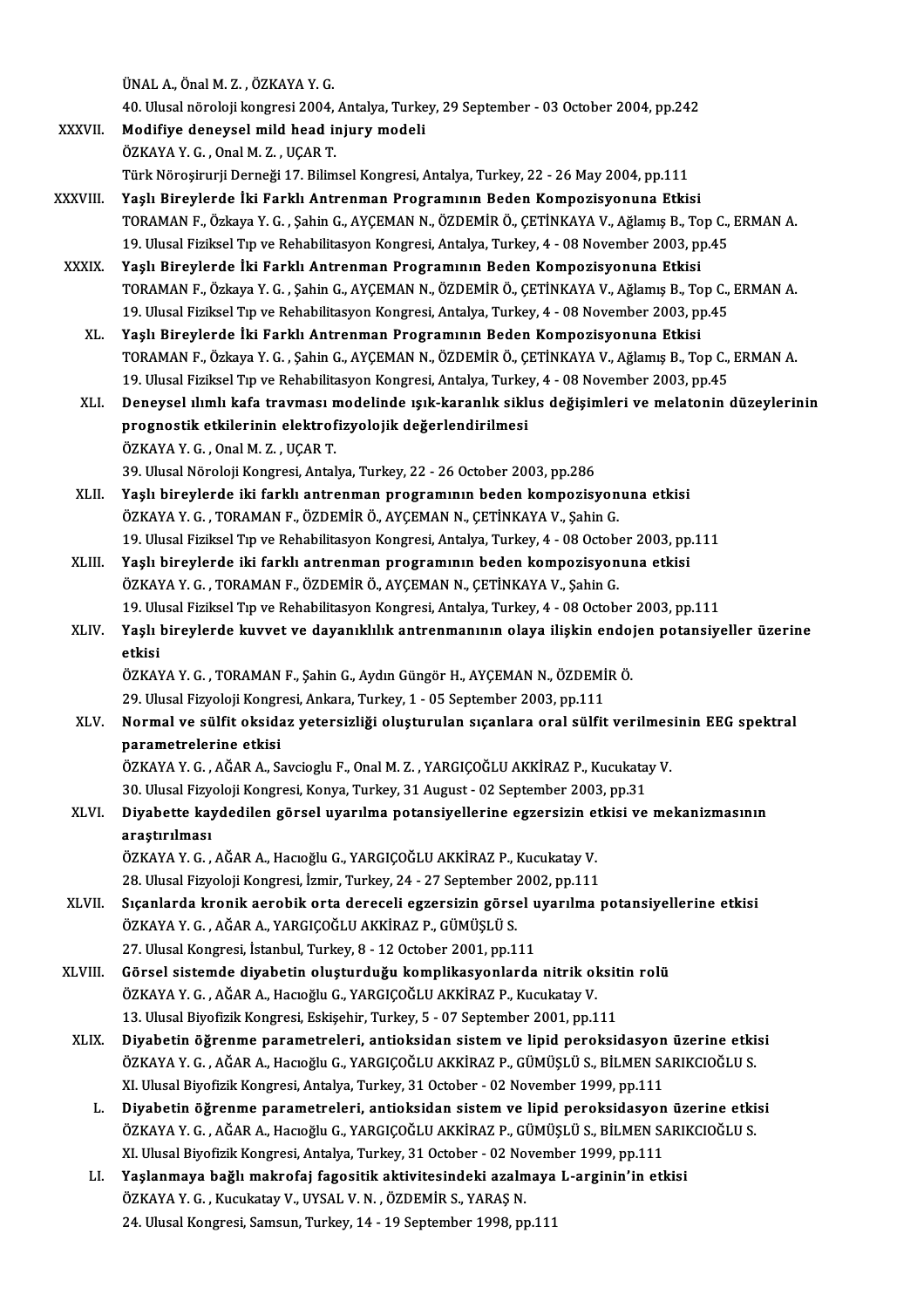### Other Publications

- ther Publications<br>I. 1st International Sports Science, Tourism and Recreation Student Congress, Message from the<br>Editors 1 1 april<br>1st Inte<br>Editors<br>ÖZKAVA 1st Internat<br>Editors<br>ÖZKAYA Y. G.<br>Otber nn 4-2 Editors<br>ÖZKAYA Y. G.<br>Other, pp.4, 2015 ÖZKAYA Y. G.<br>Other, pp.4, 2015<br>II. Synergistic Effects of Physical and Cognitive Training in Older People<br>ÖZKAYA Y. C
- Other, pp.4, 2<br>Synergistic ]<br>ÖZKAYA Y. G.<br>Other nn 7, 2 ÖZKAYA Y.G.<br>Other, pp.7, 2015

### Supported Projects

AKTOP A., KAPLAN E., ÖZKAYA Y. G., Project Supported by Higher Education Institutions, Kalp Atım Hızı Değişkenliği Biyolojik Geribildirim Antrenmanının Toparlanma Süreci Parametreleri Üzerine Etkisinin İncelenmesi, 2019 - 2021

### Activities in Scientific Journals

Frontiers in Physiology /Exercise Physiology, Committee Member, 2017 - Continues Jacobs Journal of Physiotherapy and Exercise, Editor, 2015 - Continues Frontiers in Physiology /Exercise Physiology, Committee Member, 2017 - Continues<br>Jacobs Journal of Physiotherapy and Exercise, Editor, 2015 - Continues<br>Journal of Physical Education and Sport Sciences, Advisory Committee M Jacobs Journal of Physiotherapy and Exercise, Editor, 2015 - Continues<br>Journal of Physical Education and Sport Sciences, Advisory Committee Member, 20<br>International Journal of Clinic Endocrinology and Metabolism, Editor, 2 Journal of Physical Education and Sport Sciences, Advisory Committee Member, 2010<br>International Journal of Clinic Endocrinology and Metabolism, Editor, 2015 - 2017<br>International Journal of Science Culture and Sport, Specia International Journal of Clinic Endocrinology and Metabolism, Editor, 2015 - 2017<br>International Journal of Science Culture and Sport, Special Issue Editor, 2014 - 2014<br>Türkiye Klinikleri Spor Bilimleri Dergisi, Advisory Co Uludağ Üniversitesi Eğitim Fakültesi Dergisi, Advisory Committee Member, 2010 - 2010

# oludag oniversitesi Egium Fakultesi Dergisi, Advisory Committe<br>Memberships / Tasks in Scientific Organizations

Memberships / Tasks in Scientific Organization<br>Türk Fizyolojik Bilimler Derneği, Member, 2014 - Continues<br>International Society of Exercise Immunelegy (ISEI), Membe Türk Fizyolojik Bilimler Derneği, Member, 2014 - Continues<br>International Society of Exercise Immunology (ISEI), Member, 2009 - Continues

### **Scientific Refereeing**

Jacobs Journal of Physiotherapy and Exercise, Other journals, December 2015 Journal of Physical Education and Sports, Other Indexed Journal, February 2015 Biochemistry and Biotechnology Research, Other journals, January 2015 Journal of Physical Education and Sports, Other Indexed Journal, February 2015<br>Biochemistry and Biotechnology Research, Other journals, January 2015<br>International Journal of Biochemistry and Biotechnology, Other journals, Biochemistry and Biotechnology Research, Other journals, January 2015<br>International Journal of Biochemistry and Biotechnology, Other journals, February 20<br>International Journal of Medicine and Medical Sciences, Other journ International Journal of Biochemistry and Biotechnology, Other journals, Febru:<br>International Journal of Medicine and Medical Sciences, Other journals, January<br>Journal of Physical Education and Sports, Other Indexed Journa International Journal of Medicine and Medical Sciences, Other journals, January<br>Journal of Physical Education and Sports, Other Indexed Journal, January 2013<br>Journal of Physical Education and Sports, Other Indexed Journal, Journal of Physical Education and Sports, Other Indexed Journal, January 2012<br>Türkiye Klinikleri Spor Bilimleri Dergisi, National Scientific Refreed Journal, January 2011 Journal of Physical Education and Sports, Other Indexed Journal, January 2012<br>Türkiye Klinikleri Spor Bilimleri Dergisi, National Scientific Refreed Journal, January 2011<br>Türkiye Klinikleri Spor Bilimleri Dergisi, National Türkiye Klinikleri Spor Bilimleri Dergisi, National Scientific Refreed Journal, Janu<br>Türkiye Klinikleri Spor Bilimleri Dergisi, National Scientific Refreed Journal, Janu<br>Journal of Physical Education and Sports, Other Inde Türkiye Klinikleri Spor Bilimleri Dergisi, N<br>Journal of Physical Education and Sports,<br>Eur J Sport Sci, SCI Journal, January 2011<br>Türkiye Klinikleri Spor Bilimleri Dergisi, N Journal of Physical Education and Sports, Other Indexed Journal, January 2011<br>Eur J Sport Sci, SCI Journal, January 2011<br>Türkiye Klinikleri Spor Bilimleri Dergisi, National Scientific Refreed Journal, January 2010<br>LOgylar Eur J Sport Sci, SCI Journal, January 2011<br>Türkiye Klinikleri Spor Bilimleri Dergisi, National Scientific Refreed Jo<br>J Ocular Pharmacology and Therapeutics, SCI Journal, January 2010<br>Türkiye Klinikleri Spor Bilimleri Dergi Türkiye Klinikleri Spor Bilimleri Dergisi, National Scientific Refreed Journal, January 2010<br>J Ocular Pharmacology and Therapeutics, SCI Journal, January 2010<br>Türkiye Klinikleri Spor Bilimleri Dergisi, National Scientific J Ocular Pharmacology and Therapeutics, SCI Journal, January 2010<br>Türkiye Klinikleri Spor Bilimleri Dergisi, National Scientific Refreed Journal, January 2010<br>Türkiye Klinikleri Spor Bilimleri Dergisi, National Scientific Türkiye Klinikleri Spor Bilimleri Dergisi, National Scientific Refreed Journal, January 2010<br>Türkiye Klinikleri Spor Bilimleri Dergisi, National Scientific Refreed Journal, January 2009<br>Türkiye Klinikleri Spor Bilimleri De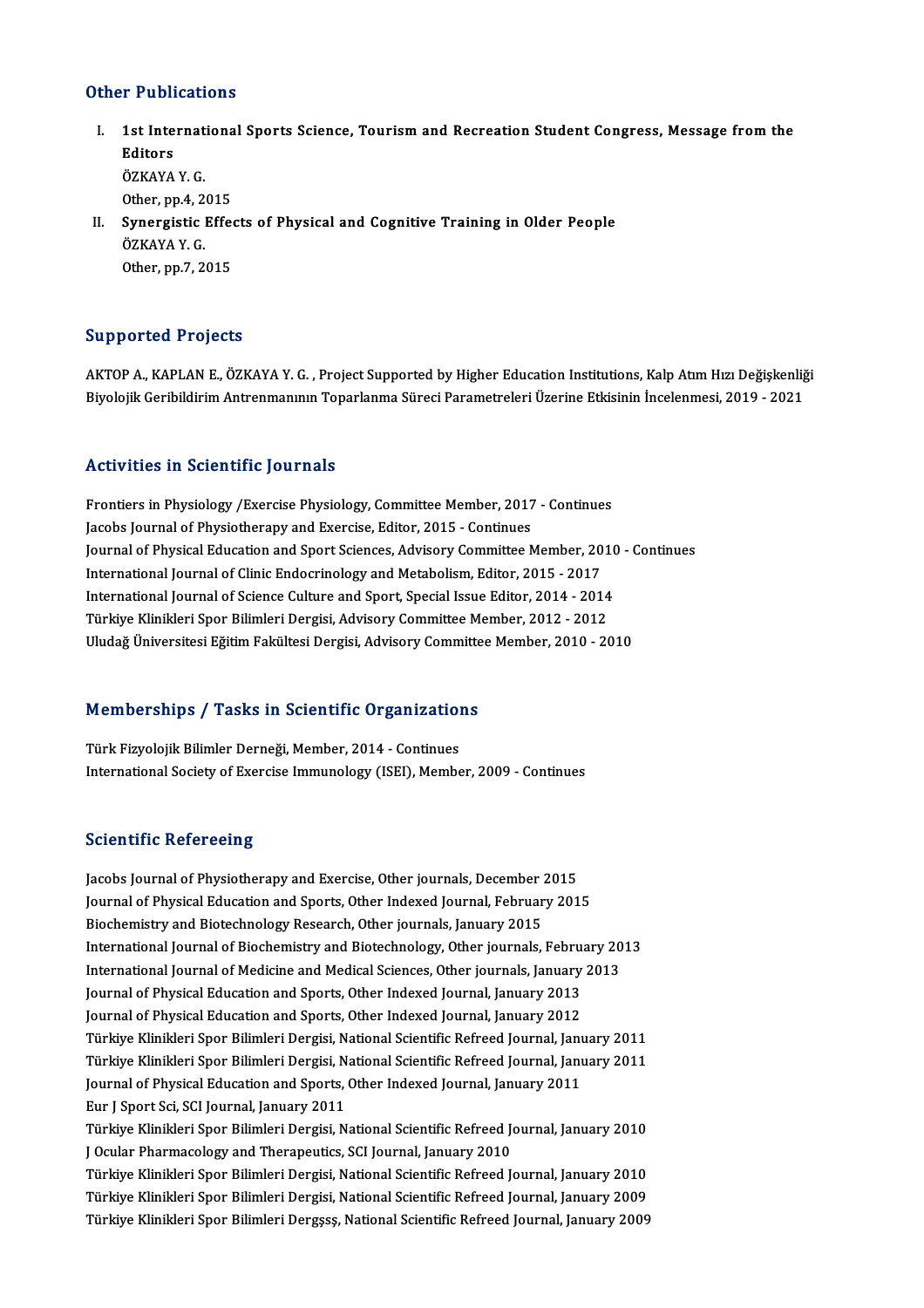African Journal of Food Science, Other Indexed Journal, January 2009 African Journal of Food Science, Other Indexed Journal, January 2009<br>Türkiye Klinikleri Spor Bilimleri Dergisi, National Scientific Refreed Journal, January 2008<br>Türkiye Klinikleri Spor Bilimleri Dergisi, National Scientif African Journal of Food Science, Other Indexed Journal, January 2009<br>Türkiye Klinikleri Spor Bilimleri Dergisi, National Scientific Refreed Journal, January 2008<br>Türkiye Klinikleri Spor Bilimleri Dergisi, National Scientif Türkiye Klinikleri Spor Bilimleri Dergisi, National Scientific Refreed Journal, January 2008<br>Türkiye Klinikleri Spor Bilimleri Dergisi, National Scientific Refreed Journal, January 2008

### **Edit Congress and Symposium Activities**

43. Ulusal Fizyoloji Kongresi, Session Moderator, Denizli, Turkey, 2017 13th Annual International Conference on Kinesiology and Exercise Sciences, Session Moderator, Athens, Greece, 2017 25th Joint Meeting of French Physiological Society and FEPS, Attendee, Paris, France, 2016 13th Annual International Conference on Kinesiology and Exercise Sciences, Session Moder<br>25th Joint Meeting of French Physiological Society and FEPS, Attendee, Paris, France, 2016<br>25th Joint Meeting of French Physiological 25th Joint Meeting of French Physiological Society and FEPS, Attendee, Paris, France, 2<br>25th Joint Meeting of French Physiological Society and FEPS, Attendee, Paris, France, 2<br>X. Korkut Yaltkaya Klinik Nörofizyoloji Sempoz 25th Joint Meeting of French Physiological Society and FEPS, Attendee, Paris, France, 2016<br>X. Korkut Yaltkaya Klinik Nörofizyoloji Sempozyumu, Attendee, Antalya, Turkey, 2015<br>X. Korkut Yaltkaya Klinik Nörofizyoloji Sempozy X. Korkut Yaltkaya Klinik Nörofizyoloji Sempozyumu, Attendee, Antalya, Turkey, 2015<br>X. Korkut Yaltkaya Klinik Nörofizyoloji Sempozyumu, Session Moderator, Adana, Turkey, 2015<br>13. Uluslararası Spor Bilimleri Kongresi, Atten X. Korkut Yaltkaya Klinik Nörofizyoloji Sempozyumu, Session Moderator, Adana, Turkey, 2015<br>13. Uluslararası Spor Bilimleri Kongresi, Attendee, Konya, Turkey, 2014<br>1st International Sport Science, Tourism and Recreation Stu 13. Uluslararası Spor Bilimleri Kongresi, Attendee, Konya, Turkey, 2014<br>1st International Sport Science, Tourism and Recreation Student Congress, Attendee, Antalya, Turk<br>4th World Conference on Psychology, Counseling and G 11. Ulusal Sinirbilim Kongresi, Attendee, İzmir, Turkey, 2013<br>12. Uluslararası Spor Bilimleri Kongresi, Attendee, Denizli, Turkey, 2012 4th World Conference on Psychology, Counseling and Guidance, Attendee, İstanbul, Turkey, 2013 11. Ulusal Sinirbilim Kongresi, Attendee, İzmir, Turkey, 2013<br>12. Uluslararası Spor Bilimleri Kongresi, Attendee, Denizli, Turkey, 2012<br>Türk Fizyolojik Bilimler Derneği 38. Ulusal Fizyoloji Kongresi, Attendee, Trabzon, Tur Turkish-FEPS Physiology Congress, Attendee, İstanbul, Turkey, 2011<br>SAN 2011 (Society of Applied Neuroscience), Attendee, Selanik, Greece, 2011 Türk Fizyolojik Bilimler Derneği 38. Ulusal Fizyoloji Kongresi, Attendee, Trabzo<br>Turkish-FEPS Physiology Congress, Attendee, İstanbul, Turkey, 2011<br>SAN 2011 (Society of Applied Neuroscience), Attendee, Selanik, Greece, 201 Turkish-FEPS Physiology Congress, Attendee, İstanbul, Turkey, 2011<br>SAN 2011 (Society of Applied Neuroscience), Attendee, Selanik, Greece, 2011<br>International Society of Exercise and Immunology (ISEI) 9th Symposium of Exerci SAN 2011 (Socienti<br>International Sociential<br>Germany, 2009 International Society of Exercise and Immunology (ISEI) 9th Symposium of Exer<br>Germany, 2009<br>6. Uluslararası Beslenme ve Diyetetik Kongresi, Panelists, Antalya, Turkey, 2008<br>4. Uluslararası Akdoniz Spor Bilimleri Kongresi, Germany, 2009<br>6. Uluslararası Beslenme ve Diyetetik Kongresi, Panelists, Antalya, Turkey, 2008<br>4. Uluslararası Akdeniz Spor Bilimleri Kongresi, Attendee, Antalya, Turkey, 2007<br>4. Uluslararası Akdeniz Spor Bilimleri Kongres 6. Uluslararası Beslenme ve Diyetetik Kongresi, Panelists, Antalya, Turkey, 2008<br>4. Uluslararası Akdeniz Spor Bilimleri Kongresi, Attendee, Antalya, Turkey, 2007<br>4. Uluslararası Akdeniz Spor Bilimleri Kongresi, Panelists, 4. Uluslararası Akdeniz Spor Bilimleri Kongresi, Attendee, Antalya, Turkey, 200<br>4. Uluslararası Akdeniz Spor Bilimleri Kongresi, Panelists, Antalya, Turkey, 200<br>6. Ulusal Sinirbilimleri Kongresi, Attendee, Safranbolu, Kara 4. Uluslararası Akdeniz Spor Bilimleri Kongresi, Panelists, Antalya, Turkey, 2007<br>6. Ulusal Sinirbilimleri Kongresi, Attendee, Safranbolu, Karabük, Turkey, 2007<br>40.Ulusal Nöroloji Kongresi, Attendee, Antalya, Turkey, 2004 6. Ulusal Sinirbilimleri Kongresi, Attendee, Safranbolu, Karabük, Turkey, 2007<br>40.Ulusal Nöroloji Kongresi, Attendee, Antalya, Turkey, 2004<br>Türk Nöroşirurji Derneği 17. Bilimsel Kongresi, Attendee, Antalya, Turkey, 2004<br>9t 40.Ulusal Nöroloji Kongresi, Attendee, Antalya, Turkey, 2004<br>Türk Nöroşirurji Derneği 17. Bilimsel Kongresi, Attendee, Ar<br>9th EMN Congress, 2004, Attendee, Bükreş, Romania, 2004<br>20. Ulusal Nöroloji Kongresi, Attendee, Anta Türk Nöroşirurji Derneği 17. Bilimsel Kongresi, Attendee, Anta<br>9th EMN Congress, 2004, Attendee, Bükreş, Romania, 2004<br>39. Ulusal Nöroloji Kongresi, Attendee, Antalya, Turkey, 2003<br>19. Ulusal Firikeel Tın ve Bebabilitasyon 9th EMN Congress, 2004, Attendee, Bükreş, Romania, 2004<br>39. Ulusal Nöroloji Kongresi, Attendee, Antalya, Turkey, 2003<br>19. Ulusal Fiziksel Tıp ve Rehabilitasyon Kongresi, Attendee, Turkey, 2003<br>30. Ulusal Fizyoloji Kongresi 39. Ulusal Nöroloji Kongresi, Attendee, Antalya, Turkey, 2003 19. Ulusal Fiziksel Tıp ve Rehabilitasyon Kongresi, Attendee, Turkey, 2003<br>30. Ulusal Fizyoloji Kongresi, Attendee, Konya, Turkey, 2003<br>Türk Fizyolojik Bilimler Derneği 29. Ulusal Fizyoloji Kongresi, Attendee, Ankara, Turk 30. Ulusal Fizyoloji Kongresi, Attendee, Konya, Turkey, 2003<br>Türk Fizyolojik Bilimler Derneği 29. Ulusal Fizyoloji Kongresi, Attendee, Ankara, Turkey<br>Fizyolojik Bilimler Derneği 28. Ulusal Fizyoloji Kongresi, Attendee, İzm Türk Fizyolojik Bilimler Derneği 29. Ulusal Fizyoloji Kongresi, Attendee, Ankara, Turkey<br>Fizyolojik Bilimler Derneği 28. Ulusal Fizyoloji Kongresi, Attendee, İzmir, Turkey, 2002<br>Türk Fizyolojik Bilimler Derneği, 27. Ulusal Fizyolojik Bilimler Derneği 28. Ulusal Fizyoloji Kongresi, Attendee, İzmir, Turkey, 2002<br>Türk Fizyolojik Bilimler Derneği, 27. Ulusal Kongresi, Attendee, İstabnul, Turkey, 2001<br>13. Ulusal Biyofizik Kongresi, Attendee, Eski Türk Fizyolojik Bilimler Derneği, 27. Ulusal Kongresi, Attendee, İstabnul, Turkey, 2001<br>13. Ulusal Biyofizik Kongresi, Attendee, Eskişehir, Turkey, 2001<br>International Conference on Biorheology and School For Young Scientis 13. Ulusal Biyofizik Kongresi, Attendee, Eskişehir, Turkey, 2001<br>International Conference on Biorheology and School For Young Scientists, Attendee, Sofya,<br>8th Meeting of the Balkan Clinical Laboratory Federation, Attendee, International Conference on Biorheology and School For You<br>8th Meeting of the Balkan Clinical Laboratory Federation, Atte<br>XI. Ulusal Biyofizik Kongresi, Attendee, Antalya, Turkey, 1999

XI. Ulusal Biyofizik Kongresi, Attendee, Antalya, Turkey, 1999<br>Citations

Citations<br>Total Citations (WOS):369<br>h index (WOS):12 **ordations**<br>Total Citations (WO<br>h-index (WOS):12 h-index (WOS):12<br>Scholarships